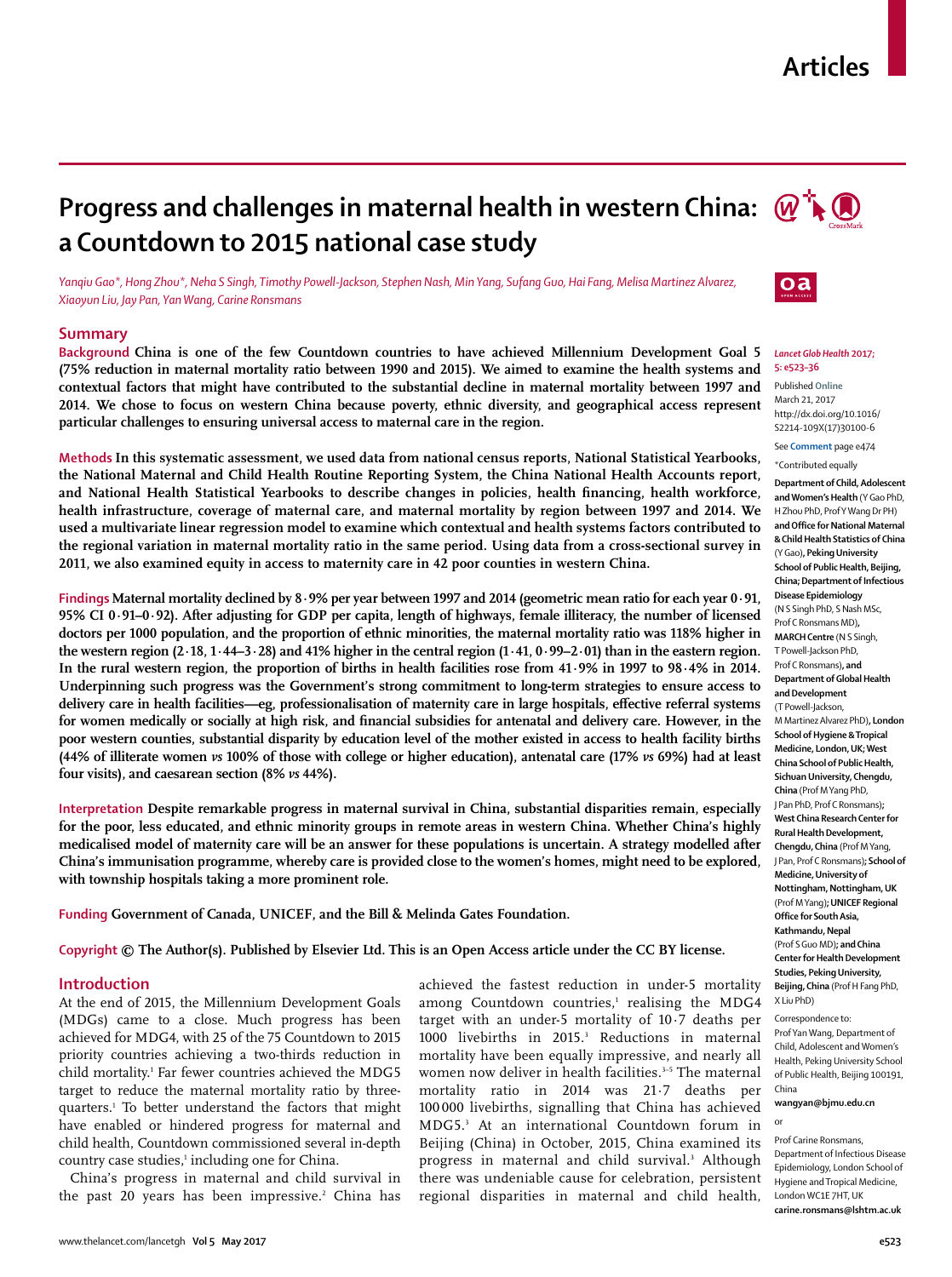#### **Research in context**

## **Evidence before this study**

We searched PubMed for all original research articles published in English or Chinese between Jan 1, 1997, and Dec 31, 2015, using the search term "([maternal mortality]) AND China". Of 603 papers identified, 22 empirically addressed maternal health and health-care issues at the regional or national level or inequalities in access to maternal care across socioeconomic groups. Results from these studies confirmed the substantial decline in maternal mortality in China over the past 20 years and also showed the persistent gap between the eastern, central, and western regions. Factors such as educational achievements, household income, traditions, and geographical access were found to be determinants of uptake of hospital delivery care. However, no study provided a systematic analysis of the health systems inputs and outputs that might explain the regional variation in maternal mortality in China, and no study examined inequalities in access to maternal health care among the poorest population groups.

## **Added value of this study**

We used the standard framework developed by Countdown to 2015's Health Systems and Policies Working Group to examine the health systems and contextual factors that might have contributed to the substantial decline in maternal mortality between 1997 and 2014. We took advantage of a unique data

particularly in the rural and remote regions of western China, have also been recognised. $6-8$ 

In this case study, we aimed to explore reasons for progress in maternal survival in China, examining the health systems and contextual factors that might have contributed to the substantial decline in maternal mortality between 1997 and 2014. We chose to focus on western China, a region where poverty, ethnic diversity, and geographical access represent particular challenges to ensuring universal access to maternal care. We also examined equity in access along the continuum of care among women and children in rural western China, so as to inform strategies for further improvements in maternal health in the region. Equity in access is important, not only because aggregate geographical data can hide individual variation, but also because China is the only Countdown country that does not report individual socioeconomic variation along the continuum of care in its Countdown profile.<sup>1</sup>

## **Methods**

## **Overview of study design and analysis**

We applied a health systems evaluation framework that has been used previously in Countdown case studies.<sup>9-11</sup> This framework assesses changes in maternal mortality through an analysis of health systems inputs, coverage, and equity, while considering contextual factors such as economic and educational status and ethnic diversity (appendix p 1).

source on the maternal mortality ratio collected by the Chinese National Health and Family Planning Commission from 1997 to 2014 for all 31 provinces in China and a population-based survey in 42 poor counties in western China in 2011. We examined equity in access along the continuum of care among women and children in rural western China to inform strategies for further improvements in maternal health in the region, as well as time trends and regional variation in maternal mortality ratio between 1997 and 2014.

## **Implications of the available evidence**

Many countries can learn lessons from China's remarkable improvement in maternal survival. Central to China's progress has been a firm commitment from the Government to long-term strategies to ensure access to delivery care in health facilities, with a strong focus on the professionalisation of maternity care in large hospitals, effective referral systems for women at high risk, and financial subsidies for antenatal and delivery care. The Chinese Government was also able to implement its policies with enough authority and accountability to make professional delivery care accessible to all women. As China is on the road to achieving the Sustainable Development Goals, attention now needs to be paid to the unmet need of those not yet able to access care: the poor, less educated, and ethnic minority groups in remote areas in western China.

We started by describing the sociodemographic characteristics of eastern, central, and western China and documented variation in health financing, human resources, and health-care infrastructure in each region between 1997 and 2014. We chose 1997 as the lower bound for our analyses because reliable data for maternal health by province have only been available since then.<sup>12</sup> We described the substantial changes in uptake of maternal health care and mortality in each region over the same period, and explored reasons for maternal mortality reduction using a multivariate linear regression analysis. Finally, we examined individual variation in access along the continuum of care in populations living in poor rural areas of western China in 2011.

## **Data sources**

First, we extracted data from the 1990 and 2010 national census reports<sup>13</sup> to estimate the total resident population, livebirths, gross domestic product (GDP) per capita, female illiteracy (ie, the proportion of women aged 15 years or older who were illiterate), total fertility rate, and the proportion of the population that belonged to ethnic minorities in each province. Second, data on length of highways, total tax revenue, and estimates of government health expenditure in each province between 1997 and 2014 were extracted from National Statistical Yearbooks.<sup>14</sup> Third, we obtained data on the number of See Online for appendix educational status and ethnic diversity (appendix p 1). livebirths, maternal deaths, and facility deliveries in each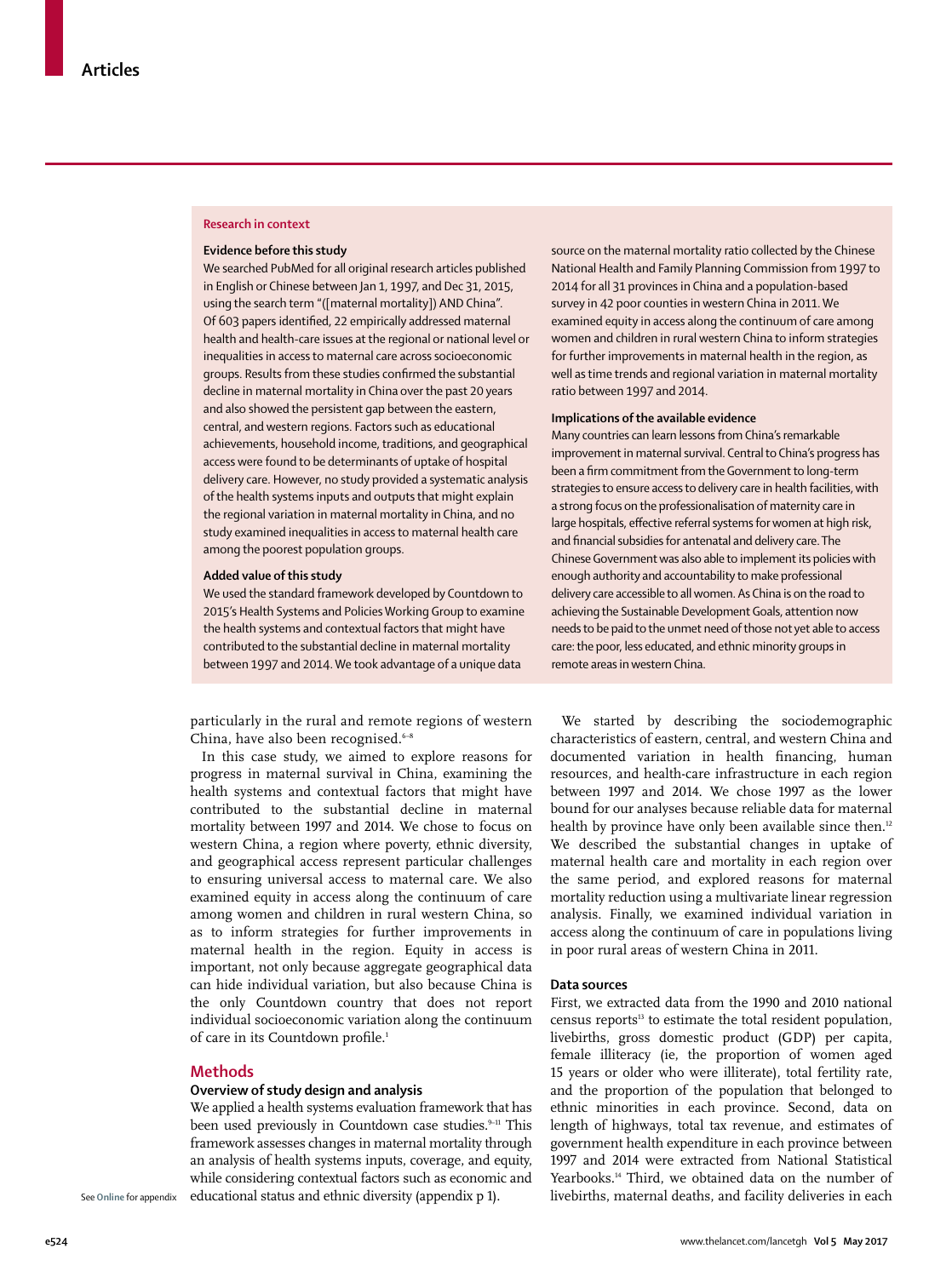province between 1997 and 2014 from the National Maternal and Child Health Routine Reporting System.15 This system reports the annual number of maternal and child deaths by cause and place of birth for all 31 provinces in China since the 1980s, but it only covered all provinces in China reliably from 1997 onwards when rigorous quality control mechanisms—including data audits, supervision, and standardisation of data collection methods—were introduced. Data on caesarean sections were added from 2008 onwards. Maternal deaths are defined as deaths of women who are "pregnant or within 42 days of termination of pregnancy, irrespective of the duration and site of the pregnancy, from any cause related to or aggravated by the pregnancy or its management but not from accidental or incidental causes".16 Fourth, national (1997–2013) and provincial (2013) data on health expenditure were obtained from the China National Health Accounts report 2014.<sup>17</sup> Fifth, data on the number of licensed doctors and the number of hospital beds in each province between 2003 and 2014 were extracted from National Health Statistical Yearbooks.18

Additionally, we obtained unpublished data from a cross-sectional survey done in 42 poor counties in seven western provinces in 2011.<sup>19</sup> The counties were selected on the basis of low per-capita annual income relative to the national rural average (appendix p 2). Households were selected through a three-stage sampling process; mothers or caregivers of all children younger than 3 years were interviewed about the use and content of antenatal and delivery care, and the immunisation status of the child was noted from the immunisation card. The survey also included a census of all health institutions providing maternal and child health care in the 42 counties, including information on the number of obstetric care providers, capability for providing basic or comprehensive emergency obstetric care,<sup>20</sup> and capability for providing emergency newborn care. Finally, we used standard tools developed by Countdown to 2015's Health Systems and Policies Working Group to collate health systems and policy data since the mid-1990s.<sup>21</sup>

# **Statistical analysis**

We used box plots to describe regional variation in contextual factors (2010), the number of licensed doctors per 1000 population (2003–14), the proportion of births in health facilities (1997–2014), the proportion of births by caesarean section (2013), and the maternal mortality ratio (1997–2014). Where possible, data were stratified by urban and rural residence. We used the resident population recorded in the statistical yearbooks to calculate the number of licensed doctors per 1000 population. We compared the increase between total expenditure on health per capita and the GDP per capita in real terms. Total expenditure on health per capita was broken down by government spending, social health insurance, and out-of-pocket expenditure to examine changes in these sources as a proportion of the total. All reported time series were adjusted for inflation.

For the 42 poor counties in seven western provinces, we described variation in antenatal care, birth in health facilities, caesarean sections, and immunisation coverage (one dose of BCG; three doses of diphtheria, pertussis, and tetanus [DPT3]; and measles) by education level of the mother. Antenatal care, delivery care, and caesarean sections were reported for 5365 births and immunisation coverage for 4123 children aged 12–35 months. We also described variation in availability of basic emergency obstetric care, comprehensive emergency obstetric care, and emergency newborn care; the number of obstetric care providers; water and sanitation facilities; maternity waiting rooms; and the cost of vaginal and caesarean deliveries by type of health facility (county hospitals, specialised county-level maternal and child health institutions, and township hospitals).

Using random effects to account for the effect of provinces, we fitted a multivariate linear regression model to the log of the maternal mortality ratio to examine time trends and regional variation in this ratio between 1997 and 2014. The model included fixed effects for region and time, with a random intercept for each province. The model calculated the mean of the log maternal mortality ratio within each region, and results from the model (coefficients) were then exponentiated to obtain the geometric mean ratio, which was used as the measure of change so that the assumption of linearity was fulfilled. The geometric mean ratio estimates should be interpreted as the proportional change in the maternal mortality ratio, so a value of 1 indicates no difference between groups and a value of less than 1 indicates a decrease in the maternal mortality ratio. For instance, if a region has a maternal mortality ratio of 100 per 100000 livebirths and an estimated geometric mean ratio of 0·80 per year, then this would indicate a 20% decrease in the maternal mortality ratio each year. Data from Tibet were excluded from the model because maternal mortality was substantially higher than that in any other province and thus not compatible with the assumptions of the random-effects model. The following health systems and contextual factors were considered for inclusion in the adjusted model: GDP per capita, length of highways, female illiteracy, proportion of ethnic minority population, crude birth rate, total tax revenue, government health expenditure per capita, the number of licensed doctors per 1000 population, and hospital beds per 1000 population. Covariates were selected by using a threshold of  $p=0.05$  and by considering the effect on the region coefficients. To investigate different time trends in each of the regions, we fitted the model described above with an interaction between region and time. We imputed missing data for ethnic minority population for each province in 2014 using data from 2013. For provinces that did not report data on ethnic minority population in the statistical yearbook, we imputed data from the 2010 census.

All analyses were done with STATA, version 14.0.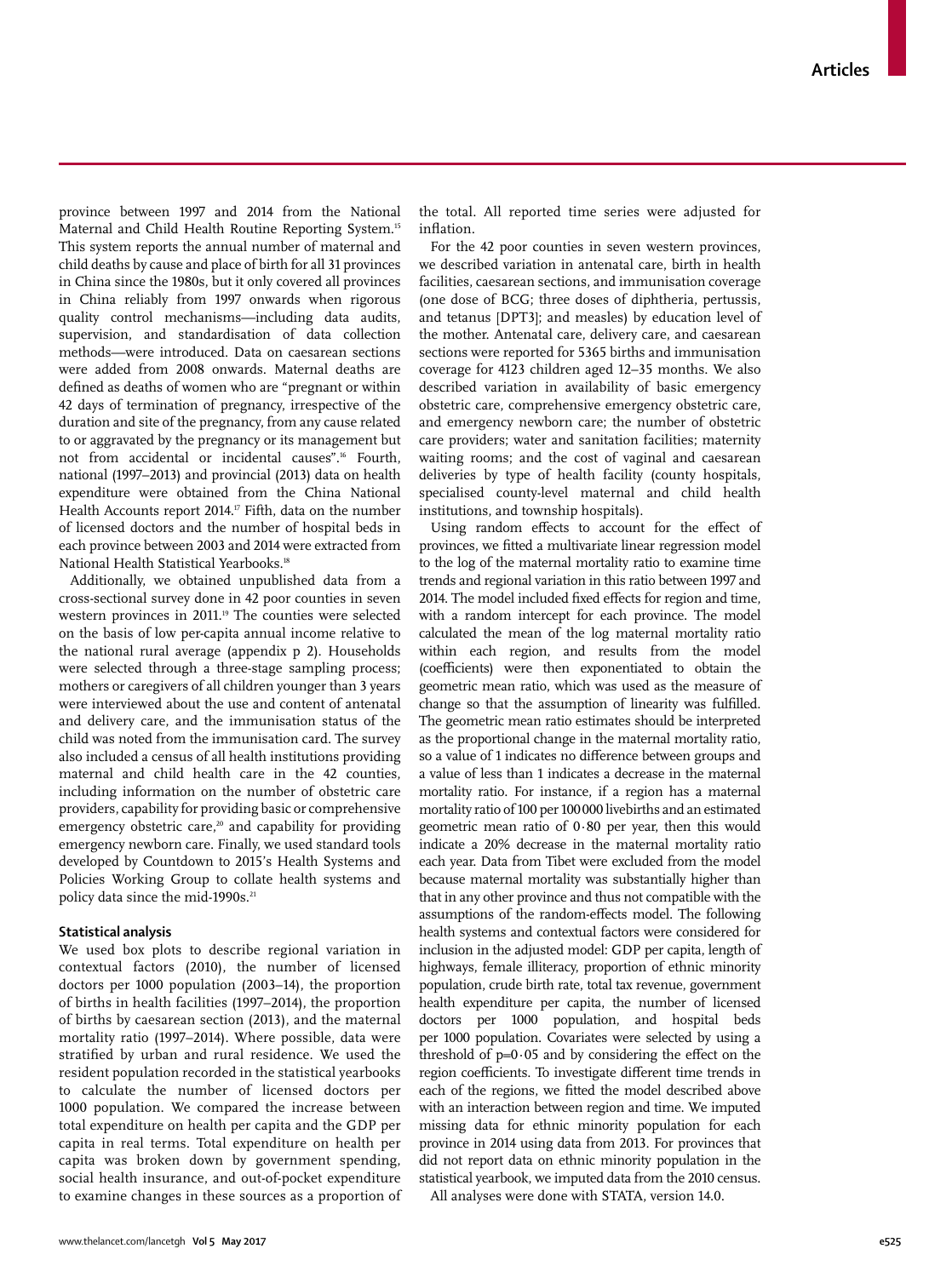# *Panel:* **Sociodemographic characteristics of eastern, central, and western mainland China**

In 2010, western China had a higher proportion of rural population (58·6%) than central China (54·7%) and eastern China (40.0%).<sup>13</sup> The median gross domestic product (GDP) per capita in western China was ¥22700, compared with ¥25100 for central China and ¥44100 for eastern China (appendix pp 4–5). Western China had a higher proportion of illiterate women (10·1%) than central China (5·6%) and eastern China (4·7%). The median total fertility rate was higher in western and central China (both 1·3 births per woman) than in eastern China (1·0 birth per woman). The population density in western China was 142 people per km², compared with 300 per km² in central China and 581 per km² in eastern China. The median proportion of the population belonging to ethnic minority groups was 34·2% in western China, compared with 2·4% in central China and 2·2% in eastern China. 71·1% of China's ethnic minority populations lived in western China, representing 31·1% of the population in the region in 2010.

Substantial variation exists between urban and rural areas and between provinces within western China. For example, in 2010, Guizhou had the lowest GDP per capita of ¥13 228 (*vs* ¥27 104 in Shaanxi), 35·7% of the population belonged to an ethnic minority (*vs* 0·5% in Shaanxi), and 17·3% of adult women were illiterate (*vs* 6·4% in Shaanxi).

# **Role of the funding source**

The funders of the study had no role in study design, data analysis, data interpretation, or writing of the report. The corresponding authors had full access to all the data in the study and had final responsibility for the decision to submit for publication.

# **Results**

In 1986, the Chinese Government divided China into three regions on the basis of disparities in economic progress at the time (appendix p 3). This division continues to be used today for the allocation of resources from the central government.<sup>22</sup> At the time of the  $2010$ census,13 western China accounted for 27·0% of the total population. Compared with eastern and central China, the western region is more rural; has a lower GDP per capita, higher female illiteracy, and higher fertility; and is more sparsely populated (panel; appendix pp 4–5).

The Chinese health policy and programme environment from the mid-1990s to the present has maintained a strong focus on maternal health, with committed funding (appendix pp 6–9). The Law on Maternal and Infant Health Care, formulated in 1994, provided a complete legal and policy framework for maternal and child health, and was implemented through National Plans of Action for women and children. The law specified clear guidelines for the care of pregnant women and newborn babies, including the need for access to qualified midwives for women who gave birth at home. The law also emphasised the strengthening of information systems for pregnancy and birth, including the introduction of birth certificates for all births.<sup>23</sup> The National Plan of Action for Women (1995–2000) aimed to raise the number of rural women delivering in health facilities and to vaccinate 85% of pregnant women against tetanus: the target was to decrease maternal mortality by 50% and eliminate neonatal tetanus by  $2000.^{24}$  The National Plans of Action for women were updated twice (2001–10 and 2011–20) to include further targets to decrease the maternal mortality ratio.<sup>25,26</sup>

To accelerate progress in the reduction of maternal mortality, the National Working Committee on Children and Women within the Chinese Ministry of Health designed the maternal mortality reduction and neonatal tetanus elimination programme in partnership with UNICEF and WHO, with a focus on increasing facility births and antenatal visits.<sup>27</sup> The programme was implemented in 378 counties in 12 western provinces in 1999, expanding coverage to a total of 2288 counties in 22 central and western provinces from 2008 onwards and reaching a population of 830 million by 2008. The programme was effective in reducing maternal mortality through the enhancement of hospital delivery.<sup>28</sup> In 2009 the programme was nationalised to ensure free hospital delivery for all women in China.<sup>29</sup> The programme was funded mainly by the central government with some financial inputs from provincial governments. Equity was an important focus: in 2009, the central government provided 80% of the funds for the poorest provinces but only 10% for the richest provinces. In total, the central government invested nearly  $\text{\texttt{Y2}}\cdot$  5 billion (US\$1= $\text{\texttt{Y6}}\cdot$ 31 in 2012) in the programme in 2000–12.30

This programme encouraged birth in health facilities through a comprehensive set of measures.<sup>31</sup> First, the role of traditional midwives was transformed from assisting births at home to supporting referrals to health facilities and health promotion. Second, a fast channel referral system for pregnant women who were either medically or socially at risk was introduced (appendix p 10). Medical risk factors included young age (<18 years) or old age (>35 years), previous stillbirth, anaemia, and previous caesarean section, and women were considered socially at risk if they lived far from the hospital or had no family support at home (eg, no husband or the husband was working elsewhere). Responsibility for the referral system lay with the highest administrative authority within the county (usually the director of the health bureau). All women screened as high risk by the village doctor or township hospital staff were informed about when and which hospital to go to before the expected date of birth. Women in emergency situations were offered transport, and once they arrived in hospital, designated staff ensured that prompt care was given. Third, specific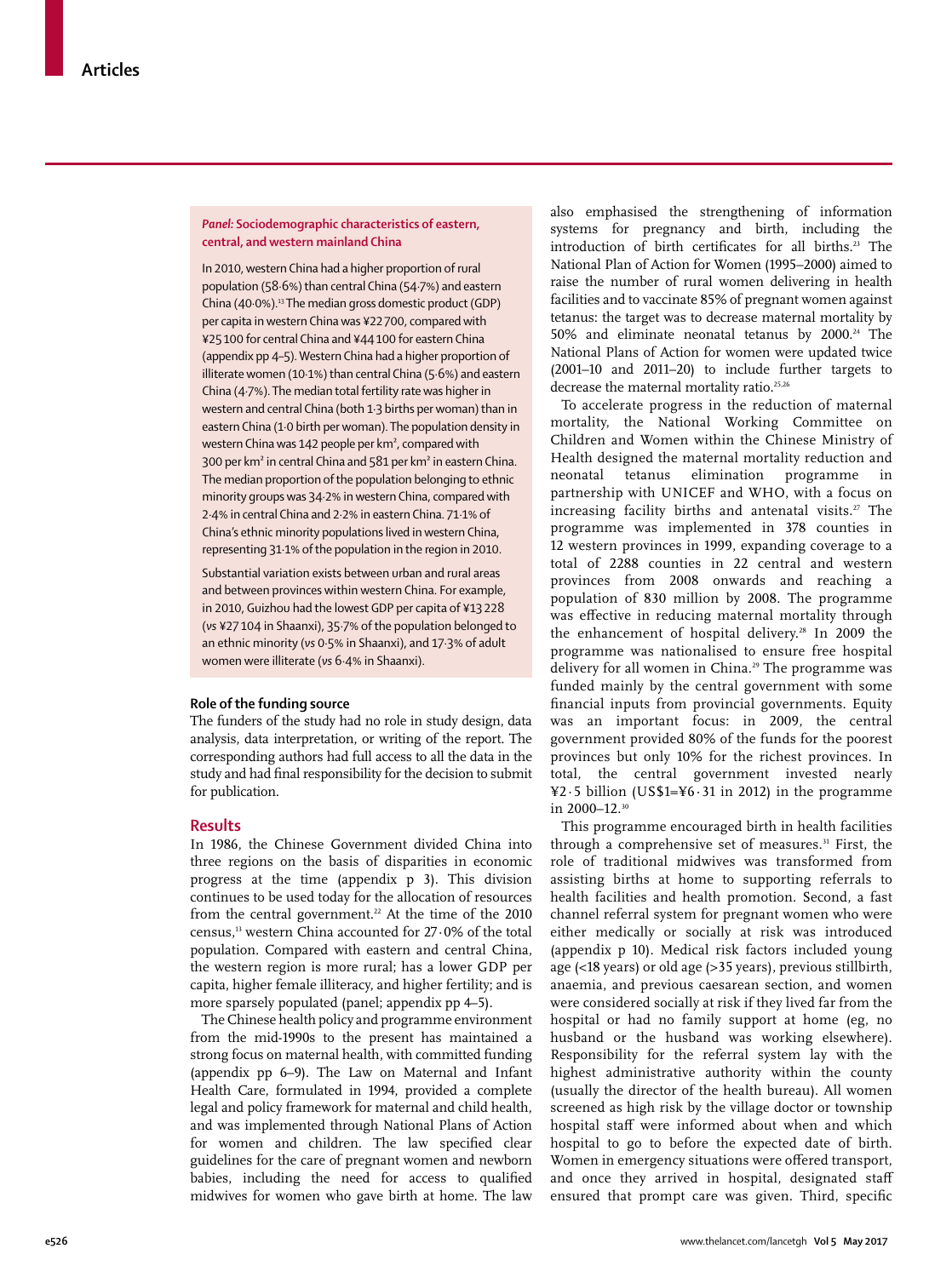standards and basic requirements for hospitals at the county and township levels were introduced. For example, township hospitals were only authorised to provide vaginal deliveries, whereas county hospitals were also authorised to perform caesarean sections. Fourth, financial subsidies were provided to encourage women in rural areas to give birth in hospital (see below). Fifth, accredited medical specialists from prefecture or provincial facilities were sent to county and township hospitals to provide supervision and training to doctors. Finally, township and village doctors were responsible for providing health education to pregnant women and their families. Doctors put up posters in villages and worked with village cadres to advocate for safe birth, which included specifying under what circumstances the family should take a pregnant woman to the hospital.

The programme also focused on increasing the proportion of pregnant women receiving more than five antenatal visits. In 2009, the central government issued the National Essential Public Health Services programme, providing an essential public health services package that included five antenatal visits free of charge in rural areas.<sup>32</sup> The content of antenatal care was clearly specified and included ultrasound, as well as HIV, syphilis, and hepatitis B testing. Postnatal and newborn care services within 42 days of childbirth were also included within this programme and provided free of charge.

Health spending in China has increased substantially over the past two decades (appendix pp 6, 11). Total expenditure on health rose from ¥313 per person in 1997 to ¥2096 per person in 2013.<sup>16</sup> This trend reflects a large expansion in fiscal space for health,<sup>33</sup> driven by economic growth, an increase in government spending as a share of GDP, and greater government commitment to health.16,34,35 Household out-of-pocket expenditure also increased over this period, fuelled by rising demand for health care and escalating health-care costs.<sup>36</sup> Over time, hospitals were allowed to increase fees and mark-up charges on medications—changes that resulted in increased costs of care, misuse of services, and overprescription of medications.<sup>37</sup>

Out-of-pocket spending peaked at 60% of total expenditure on health in 2001. Since then, major health sector reforms—particularly the expansion of health insurance schemes for both rural and urban residents have reduced exposure to out-of-pocket payments through greater health financing from government tax revenue and social health insurance contributions. (appendix p 12). The rural New Cooperative Medical Scheme was introduced in 2003 in response to increasing rates of impoverishment due to health service user charges.<sup>38</sup> The main objective of the scheme is to provide universal coverage and to improve equity and access to health care to the rural population. It is a voluntary insurance scheme funded from a mix of flat-rate household contributions and subsidies from the central and local governments.<sup>38</sup> This scheme operates at the county level, with different counties having different designs and benefit packages.<sup>38,39</sup> According to the 2012 Report on the Work of the Chinese Government,<sup>40</sup> the scheme had covered 832 million rural residents, or 97·5% of Chinese farmers, by 2012. This high level of participation has partly been attributed to government efforts to encourage participation and to features in the design of the scheme to avoid adverse selection (such as compulsory enrolment of all members in a household).<sup>38</sup> The government contribution to the insurance premium increased from ¥10 per person in 2003 to ¥380 per person in 2015. The New Cooperative Medical Scheme has resulted in increased use of village clinics and inpatient and outpatient services.<sup>38,39</sup> Despite the expansion of social health insurance, medical care expenditure has continued to represent a great proportion of total household spending, with substantial variation in total and out-of-pocket health expenditure across provinces. For example, per-capita health spending is four times greater in Beijing than in Guizhou. Perhaps surprisingly, in view of the regional disparities in health outcomes, health expenditure is greater in the eastern provinces and only slightly less in central provinces than in western provinces (figure 1). Moreover, with the exception of Tibet, western provinces seem equally reliant on out-of-pocket expenditure as a source of health financing as the rest of the country.

In addition to the New Cooperative Medical Scheme, from 2009 onwards hospital delivery care for rural residents was directly subsidised by the government under the maternal mortality reduction and neonatal tetanus elimination programme. On average, the government provided a ¥500 subsidy per delivery, which the women get directly from the hospital at the time of discharge. Of this amount, the central government provided ¥400 per delivery in western provinces and ¥300 per delivery in central provinces, with the remainder financed by provincial governments. Only rural residents were eligible for the subsidy, and migrants must apply for the subsidy at their place of household registration (ie, *hukou*).29 Subsidies for caesarean sections are greater than for vaginal deliveries.

Household expenditure on maternal health care remained high in the 42 counties. Appendix p 13 shows household expenditure on antenatal care, vaginal deliveries, and caesarean section from survey data of 5365 women who gave birth in 42 poor counties in western provinces. Three findings stand out. First, financial protection was only partial—households still bore a substantial proportion of the costs of delivery care in the form of direct payments. Out-of-pocket expenditure on antenatal care was low, reflecting the fact that households received free care for the first five visits under the national basic public health programme. Second, although variation existed by education level of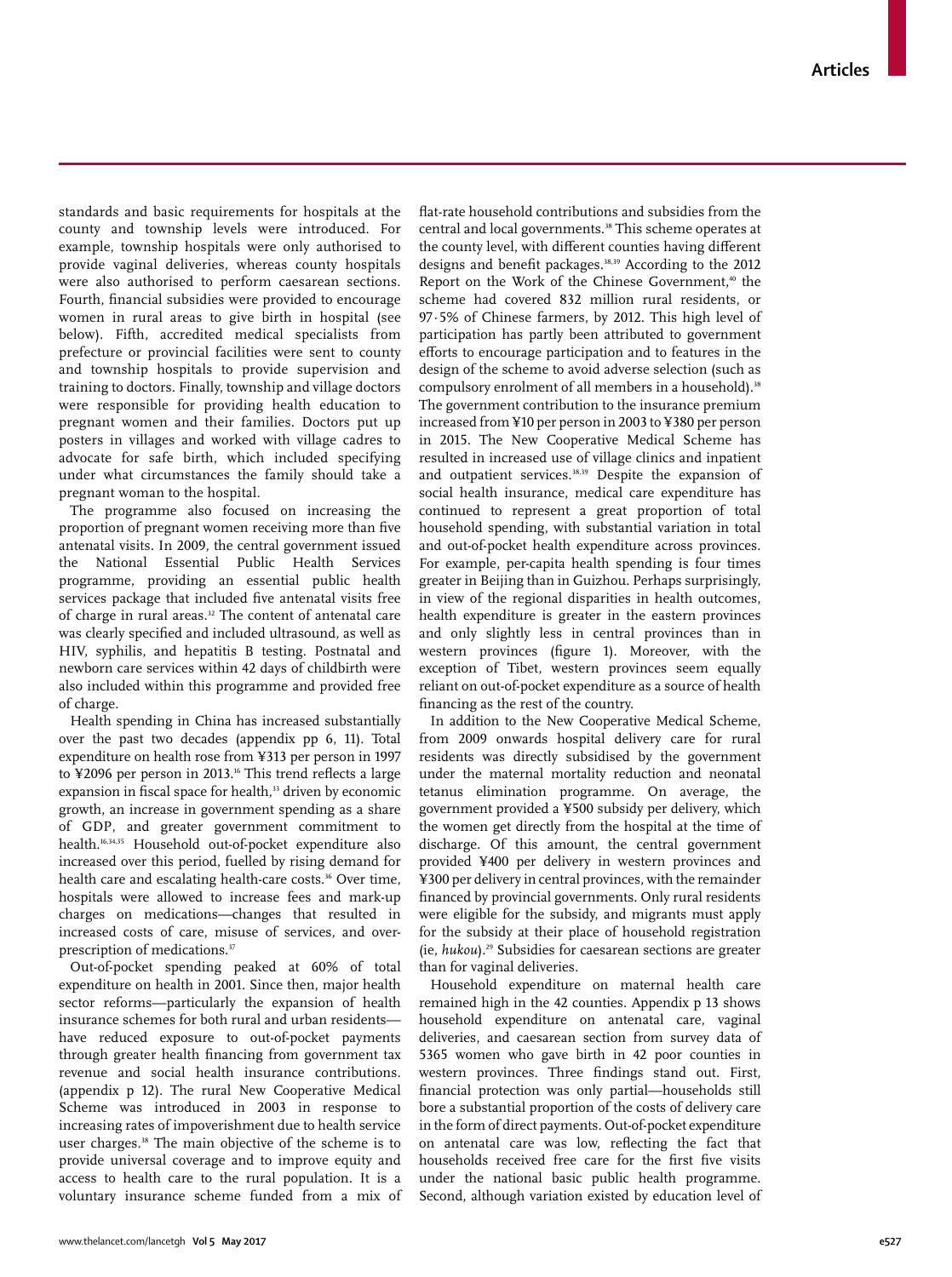

*Figure 1:* **Total health expenditure per capita, by source and province, in 2013** Data from the National Health Accounts Report 2014.<sup>17</sup>

the mother, the least educated women still faced high costs of delivery care. Third, caesarean sections were much more expensive than vaginal deliveries. These findings are broadly consistent with older data available for the whole of China.<sup>41</sup>

China's health workforce is the largest in the world and has been growing steadily in the past decades.<sup>42</sup> In 1996, China ended its policy of assigning jobs to undergraduates and initiated a large-scale expansion of college enrolment.<sup>43</sup> The ambitious reform of the professional education system in 1998 greatly expanded enrolment of health professionals, resulting in a substantial increase in the number of graduates to address human resource shortages.44 The National Plan of Action on Medical Human Resources (2001–15) prioritised reforms in the health worker sector, with an aim of closing the urban and rural equity gap.<sup>45</sup> For example, the severe acute respiratory syndrome epidemic in 2003 prompted the central government to prioritise delivery of health services at the community level, which led to the implementation of policies to attract health workers to rural areas, including increased compensation,

incentives for rural retention, positive family environment, children's schooling, and prospects for career development.46 The central government initiated another round of medical system reforms in 2006, which included a renewed focus on recruiting health workers to rural areas, and on improving the quality of service provision in medical facilities.<sup>47</sup> China launched a programme in 2010 to increase doctor staffing at township health centres, whereby upon entering medical school, a student signs a contract to practise medicine at a township centre for 6 years in exchange for a scholarship with free tuition, room, and board, as well as subsidised living expenses.<sup>44,48</sup>

As a result of the government reforms, China's health workforce has been growing steadily.<sup>18</sup> Between 2003 and 2014, the number of licensed doctors per 1000 population increased from 1·54 to 2·12 (compared with 2·4 in the USA and 2·8 in the UK in 2012), and the number of nurses per 1000 population increased from 1·0 to 2·2 (compared with 9·5 in the USA and 9·8 in the UK in 2012<sup>4</sup>). However, substantial variation existed between urban and rural areas, and the gap between them has grown larger. Between 2003 and 2014, the number of licensed doctors per 1000 registered population increased from 2 $\cdot$  13 to 3 $\cdot$  54 in urban areas and from 1 $\cdot$ 04 to 1 $\cdot$  51 in rural areas. In 2014, the median ratio was lower in rural western provinces (1·35 licensed doctors per 1000 registered population) than in rural eastern provinces (1·80 per 1000 registered population; figure 2A).

China does not have formal midwives, but doctors or nurses need to be certified to attend deliveries in hospital. In remote rural areas, deliveries might be attended by non-certified health personnel, although this is increasingly uncommon as more women deliver in large county hospitals. Certificates are issued by district, county, or higher-level authorities, and are generally based on the applicant's educational background and clinical practice experience and whether he or she has passed the formal midwifery examination.<sup>49</sup> Health workers who are certified to attend deliveries have a wide range of qualifications. In a national survey in 2010 of 77 248 health workers legally qualified to provide women's health services (including birth attendance, preventive health care, and health information systems), $50$  less than 2% had a masters or higher degree, and only 23·7% had a bachelor's degree (appendix p 14). 75% of workers were based at countylevel or higher-level general or maternal and child health institutions, and only 25% at township-level institutions or below.51 The density of maternal and child health workers was 5·5 per 10 000 population, with no difference between eastern, central, and western regions. The number of doctors specialising in obstetrics and gynaecology was similar to that in the USA—about  $1·4$  per 10 000 population.<sup>51</sup>

China has benefited from an extensive health-care infrastructure long before the major economic reforms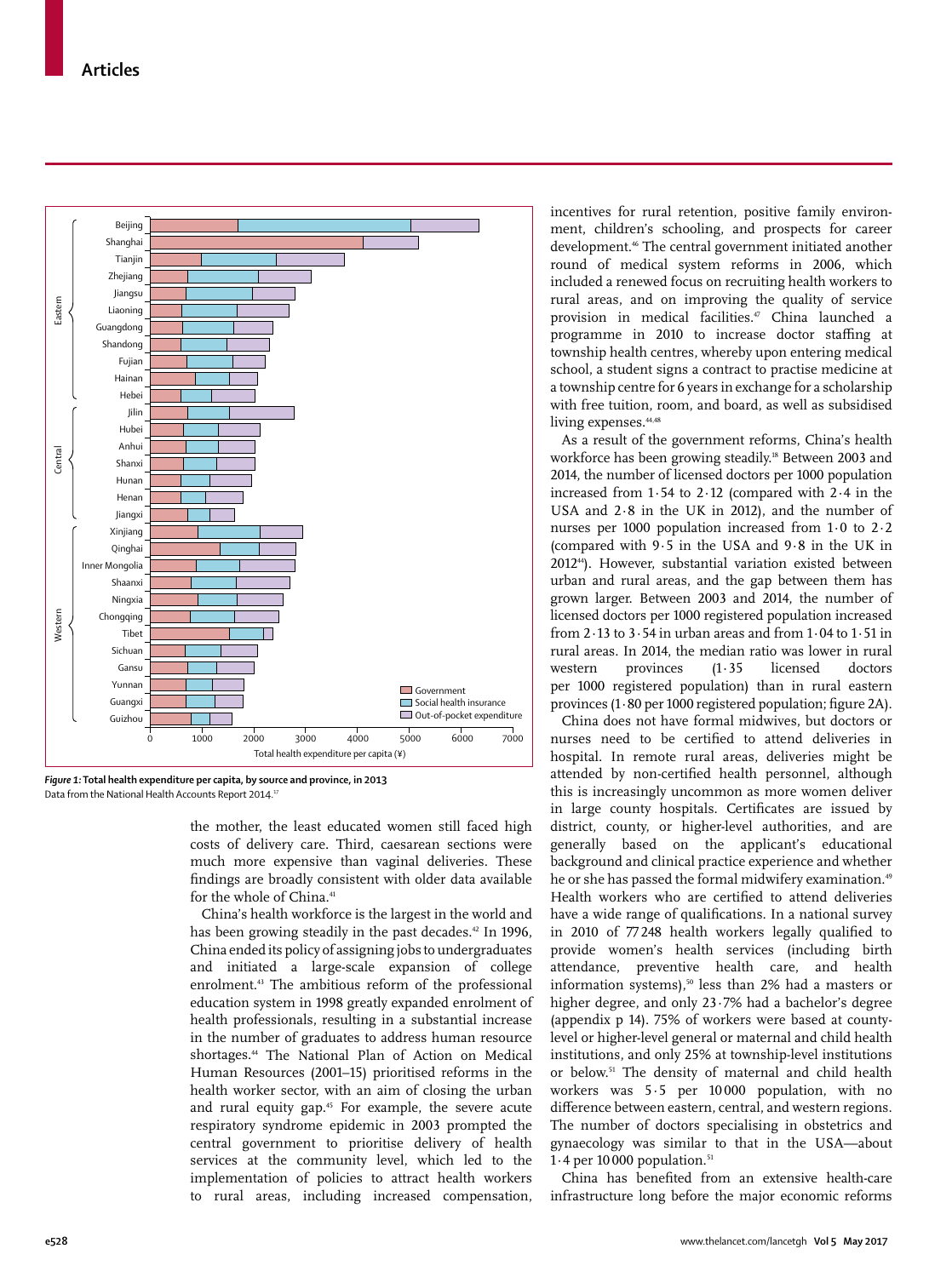took place in 1977. In 1997, the National Statistics Yearbook reported a median of 25·4 health institutions per 100000 population across all provinces, with little change over time or between regions. By contrast, the number of hospital beds per 10000 population doubled from 24·9 in 2002 to 48·4 in 2014. Health institutions providing maternal and child health services have been estimated at 3·8 per 100000 population, with 3·0 institutions per 100000 population in the eastern region, 3·7 institutions per 100000 population in the central region, and 4·9 institutions per 100000 population in the western region in 2010. In 2010, China had 6·2 basic emergency obstetric care institutions per 500000 population and 2·6 comprehensive emergency obstetric care institutions per 500000 population,<sup>50</sup> exceeding the UN standard of at least four basic centres per 500000 population and one comprehensive centre per 500000 population.52–54

Despite a low fertility rate, the overall volume of deliveries in China had been increasing from 11·3 million deliveries in 1997 to  $15·2$  million in 2014.<sup>15</sup> Increased access to care has flooded the public hospital system. In 2011, only a quarter of all facilities were delivering 500 or more births per year, but more than three-quarters of all facility births  $(77.2%)$  took place there. More than 70% of births occurred in provincial hospitals (18·4%) and county-level hospitals (54·3%), all of which offer comprehensive emergency obstetric care.<sup>55</sup>

China's determined efforts to encourage women to give birth in health facilities have resulted in an extraordinary rise in the proportion of births in health facilities over the past 18 years (figure 2B; appendix p 15). In the rural western region, the proportion of births in health facilities rose from 41·9% in 1997 to 98·4% in 2014, and by 2014 facility births were near universal, ranging from 83·8% in rural Tibet to 99·9% in rural Shaanxi. Antenatal care attendance followed a similar trend: in western China the proportion of women receiving five or more antenatal visits increased from 38·1% in 2003 to 57·1% in 2011, compared with an increase from 60·8% to 78·5% during the same time period in the eastern region.<sup>5</sup>

Paralleling the expansion in health facility births has been the rise in caesarean sections, and the country's caesarean section rate now ranks among the highest in

*Figure 2:* **Regional variation in maternal health parameters, by urban and rural area**

(A) Number of licensed doctors per 1000 registered population, 2003 and 2014. Data from the China health statistics yearbook.<sup>14</sup> (B) Health facility births, 1997 and 2014. Data from the national annual report system.<sup>15</sup> (C) Proportion of births by caesarean section, 2013. Data from the Millennium Development Goals in China Atlas of Priority Maternal and Child Health Indicators (2015).<sup>59</sup> (D) Maternal mortality ratio, 1997 and 2014. Data from the national annual report system.15 The vertical line in the middle of the box represents the median of all provinces in the region, and the left and right boundaries of the box represent the 25th and 75th percentiles, respectively. Whiskers at the end of the box show the distance from the end of the box to the largest and the smallest observed values that are less than 1·5 box lengths from either end of the box. Dots are outliers. the world.56,57 National or provincial caesarean section rates are not routinely published for China, but an analysis of a national household survey in 2011 suggested

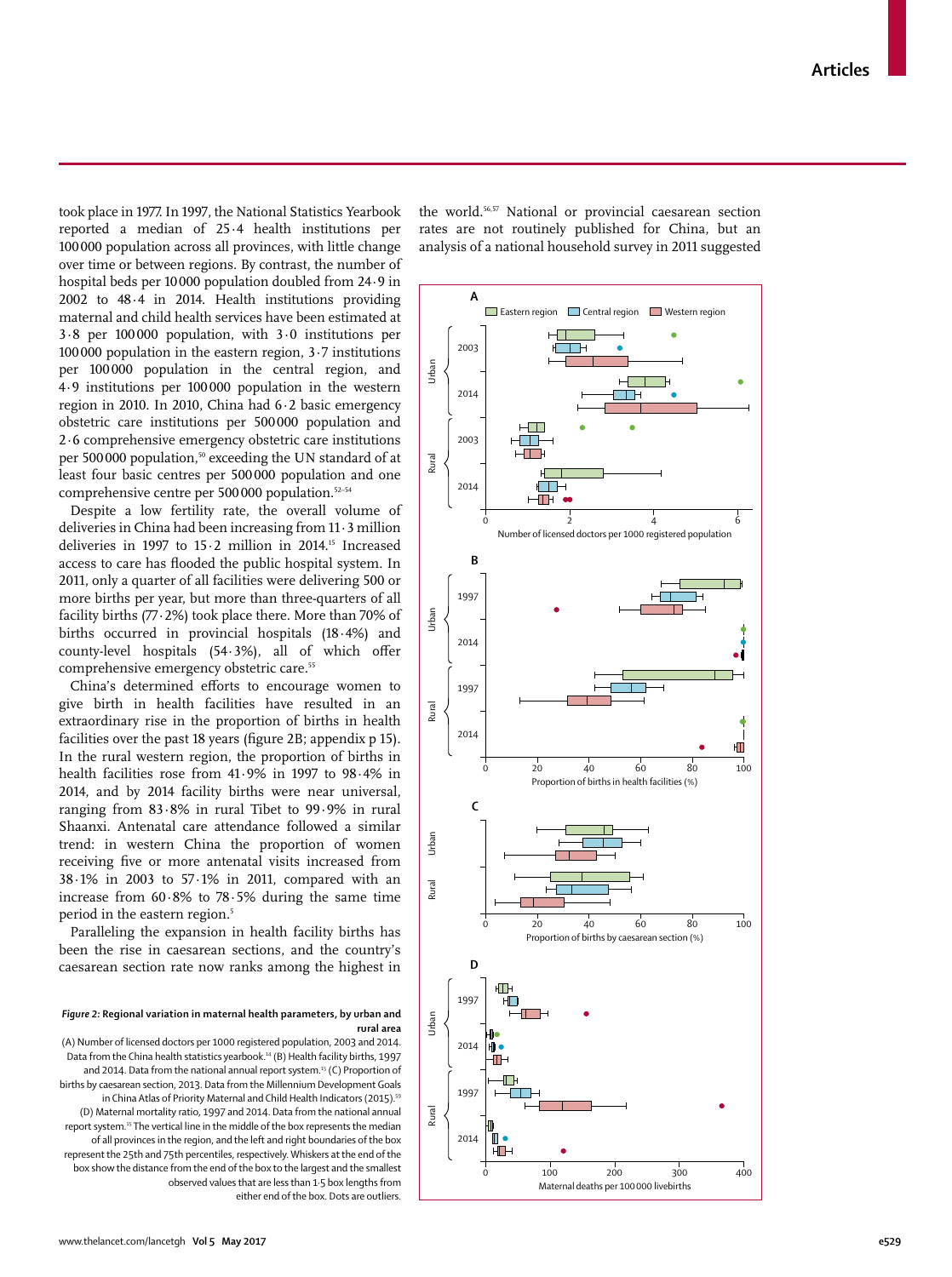caesarean section rates of  $25.0\%$  in the western region, 44·7% in the central region, and 41·5% in the eastern region.5 At the international Countdown to 2015 forum held in Beijing in 2015, province-level estimates of urban and rural caesarean section rates were published for the

|                                                   | Unadjusted model*                |         | Adjusted model <sup>+</sup>      |                      |
|---------------------------------------------------|----------------------------------|---------|----------------------------------|----------------------|
|                                                   | Geometric mean<br>ratio (95% CI) | p value | Geometric mean<br>ratio (95% CI) | p value              |
| Region                                            |                                  |         |                                  |                      |
| Eastern                                           | $\mathbf{1}$                     |         | $\mathbf{1}$                     |                      |
| Central                                           | $1.85(1.36 - 2.51)$              |         | $1.41(0.99 - 2.01)$              | $\ddot{\phantom{0}}$ |
| Western                                           | $3.42(2.58 - 4.53)$              |         | $2.18(1.44 - 3.28)$              | $\ddotsc$            |
| Time, years                                       | $0.91(0.91 - 0.92)$              | <0.0001 | $0.94(0.93 - 0.95)$              | < 0.0001             |
| GDP per capita, ¥1000                             | $\ldots$                         |         | $0.99(0.99 - 1.00)$              | 0.0012               |
| Length of highways, km                            |                                  |         | $1.00(1.00-1.00)$                | 0.0027               |
| Female illiteracy, %                              |                                  |         | $1.01(1.01-1.02)$                | < 0.0001             |
| Number of licensed doctors per<br>1000 population |                                  |         | $0.78(0.72 - 0.86)$              | < 0.0001             |
| Proportion of ethnic minorities, %                |                                  |         | $1.01(1.00-1.02)$                | 0.055                |

Data for female illiteracy and the proportion of ethnic minorities were from the census;13 GDP per capita and length of highways were from National Statistical Yearbooks;<sup>14</sup> the number of licensed doctors per 1000 population was from the National Health Statistical Yearbooks;<sup>18</sup> and maternal mortality ratio was from the national annual report.<sup>15</sup> \*The model included time but did not adjust for potential confounding. †Further adjusted for GDP per capita, length of highways, female illiteracy, the number of licensed doctors per 1000 population, and the proportion of ethnic minorities; crude birth rate, total tax revenue, and government health expenditure per capita are not included in this model.

*Table 1:* **Linear regression models of the association of health systems and contextual factors with the maternal mortality ratio, 1997–2014**

|                                                                                                                | County hospitals<br>$(n=41)$ | County-level<br>maternal and<br>child health<br>institutions<br>$(n=35)$ | <b>Township</b><br>hospitals<br>$(n=464)$ |
|----------------------------------------------------------------------------------------------------------------|------------------------------|--------------------------------------------------------------------------|-------------------------------------------|
| Number of births per year                                                                                      | 811 (459-1866)               | 402 (5-1041)                                                             | $52(0-101)$                               |
| Number of obstetric care providers per facility                                                                | $17(11-24)$                  | $9(4-16)$                                                                | $2(0-3)$                                  |
| Number of deliveries per obstetric care provider*<br>per year                                                  | $54(36-86)$                  | $42(3 - 80)$                                                             | $16(0-56)$                                |
| Proportion of births by caesarean section (only for<br>facilities providing caesarean sections)                | $21\% (8-35)$                | 25% (14-65)                                                              | 13% (6-20)                                |
| Basic emergency obstetric caret                                                                                |                              |                                                                          |                                           |
| Parenteral antibiotics                                                                                         | 41 (98%)                     | 31 (89%)                                                                 | 385 (88%)                                 |
| Parenteral uterotonic drugs                                                                                    | 40 (95%)                     | 30 (86%)                                                                 | 257 (59%)                                 |
| Parenteral anticonvulsants                                                                                     | 39 (93%)                     | 21 (60%)                                                                 | 122 (28%)                                 |
| Manual removal of placenta                                                                                     | 39 (93%)                     | 25 (71%)                                                                 | 189 (43%)                                 |
| Removal of retained products                                                                                   | 39 (93%)                     | 27 (77%)                                                                 | 111 (25%)                                 |
| Assisted vaginal delivery                                                                                      | 38 (90%)                     | 21 (60%)                                                                 | 107 (24%)                                 |
| Perform newborn resuscitation                                                                                  | 39 (93%)                     | 22 (63%)                                                                 | 134 (31%)                                 |
| At least basic care (seven signal functions)                                                                   | 35 (83%)                     | 17 (49%)                                                                 | 39 (9%)                                   |
| Comprehensive emergency obstetric caret                                                                        |                              |                                                                          |                                           |
| Perform blood transfusion                                                                                      | 35 (85%)                     | 13 (38%)                                                                 | 17 (4%)                                   |
| Perform surgery                                                                                                | 36 (88%)                     | 17 (50%)                                                                 | 34 (8%)                                   |
| Comprehensive care (seven signal functions of<br>basic care and two signal functions of<br>comprehensive care) | 32 (78%)                     | 13 (38%)                                                                 | 13 (3%)                                   |
|                                                                                                                |                              |                                                                          | (Table 2 continues on next page)          |

first time.<sup>58</sup> In 2013, the median provincial caesarean section rate was 39·6% in urban areas and 30·8% in rural areas, but substantial variation was seen between regions and provinces (figure 2C). Five provinces in eastern and central China (Tianjin, Liaoning, Shanghai, Heilongjiang, and Jilin) had rural caesarean section rates exceeding 50%. The median rate in rural western China was lower at 18·7%, although four provinces (Inner Mongolia, Chongqing, Sichuan, and Shaanxi) had a median rate in rural regions above 30% in 2013. Only rural Tibet had a rate below 5%, suggesting an unmet need for life-saving caesarean sections.<sup>58</sup>

Maternal mortality declined substantially between 1997 and 2014 in urban and rural areas in all regions (figure 2D, appendix p 16). Although the box plot seems to suggest a greater acceleration of the decline in the maternal mortality ratio in rural regions compared with urban regions, this is not necessarily the case. Between 1997 and 2014, the maternal mortality ratio per 100000 livebirths declined from 39·9 to 10·9 (relative decline 73%) in urban areas and from 72·8 to 15·2 (relative decline 79%) in rural areas. In the rural western region, the maternal mortality ratio declined from 108·7 per 100 000 livebirths in 1997 to 23·6 per 100000 livebirths in 2014, a decline exceeding the 75% MDG target. Deaths from post-partum haemorrhage, which was the leading cause of death in all regions in 1997, dropped substantially, although they still accounted for a third of all maternal deaths in the rural western region in 2014 (appendix p 17).

Using a model including time, but not adjusting for any potential confounding, the maternal mortality ratio was 85% higher in the central region (geometric mean ratio 1 $\cdot$ 85, 95% CI 1 $\cdot$ 36-2 $\cdot$ 51) and more than three times higher in the western region (3.42, 2.58–4.53) compared with the eastern region (table 1). Mortality declined by 8·9% per year between 1997 and 2014 (geometric mean ratio for each year 0·91, 0·91–0·92). Five factors confounded the association between region and maternal mortality: GDP per capita, length of highways, female illiteracy, the number of licensed doctors per 1000 population, and the proportion of ethnic minorities. All p values in the final model were  $p<0.05$  except for the proportion of ethnic minorities ( $p=0.055$ ), but it had a large effect on the coefficients for region. Hospital beds were excluded from the final model because of collinearity with the number of licensed doctors. Our adjusted regression model showed that the maternal mortality ratio decreased by a mean of 6·2% per year from 1997 to 2014 (0·94, 0·93–0·95). Compared with the eastern region, average mortality was 118% higher in the western region  $(2.18, 1.44-3.28)$  and 41% higher in the central region (1·41, 0·99–2·01). Allowing an interaction between time and region provided good evidence of different time trends between the regions (p=0·00021). The rate of decline was fastest in the western region (6·9% per year; 0·93, 0·92–0·94) compared with the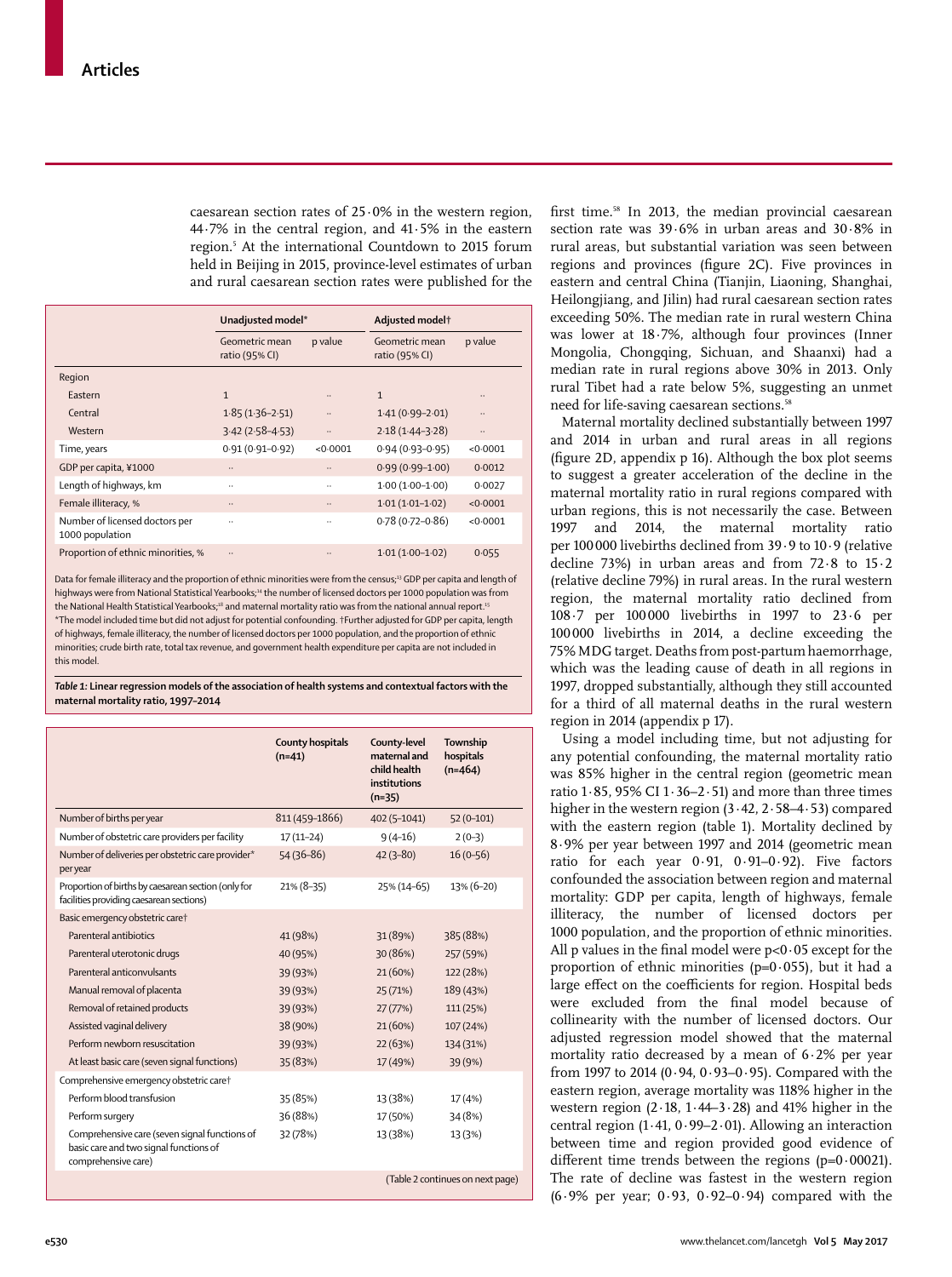central region  $(5.6\%$  per year;  $0.94$ ,  $0.93-0.96$ ) and eastern region (4·6% per year; 0·95, 0·94–0·97).

Despite enormous achievements in increasing access to obstetric care throughout China, some women in the western region are still left behind. In the 2011 survey conducted in 42 poor western counties, 81% of women gave birth in hospital and 81% had at least one antenatal visit. The large majority (76%) of health facility births took place in county hospitals, and a substantial proportion (41%) of antenatal visits took place in township hospitals, with no substantial differences in the types of facilities by education level of the mother (appendix p 18). The capacity of hospitals to offer maternity care differed between township and county hospitals. Township hospitals were much smaller than county hospitals, with a median of only 52 births per year, compared with 811 births per year for county hospitals (table 2). 35 (83%) of 42 county hospitals offered at least seven signal functions of basic emergency obstetric care, compared with only 39 (9%) of 438 township hospitals. Only half of all township hospitals had adequate water and sanitation facilities, compared with more than 90% of county hospitals and county-level maternal and child health institutions (table 2). Most county hospitals offered maternity waiting rooms and two-thirds of women arrived there before labour had started.

In the 42 poor western counties, maternal care varied with education level of the mother with regards to antenatal visit, health facility births, and caesarean sections (figure 3). Only 44% of illiterate women gave birth in health facilities, compared with all women with college or higher education. Caesarean section rates were 8% among illiterate women and 44% among those with college or higher education. By contrast, vaccination with BCG, DPT3, and measles was nearly universal across all educational groups. Further inequalities existed in antenatal care received (figure 3B). Overall, 74% of women were weighed, 80% had their blood pressure measured, and 51% had their blood tested for haemoglobin, but substantial inequalities existed by education level of the mother. Of note, ultrasound examination was nearly universal (96%) across all educational groups.

# **Discussion**

Progress in maternal survival in China has been unprecedented, and the general gains in maternal mortality ratios between 1997 and 2014 in all regions are a testament to the government's strong commitment to maternal health, which has been accelerated by recent health-care reforms. Investments in sectors other than health—such as poverty reduction, women's literacy, and road building—have no doubt further accelerated progress. The leverage point for this extraordinary success has been the government's explicit policy of ensuring safe birth in health facilities, even in remote rural areas. Socioeconomic inequalities in access to maternal health care in poor rural western counties persisted, but they should not

|                                                                 | County hospitals<br>$(n=41)$ | County-level<br>maternal and<br>child health<br>institutions<br>$(n=35)$ | Township<br>hospitals<br>$(n=464)$ |  |  |
|-----------------------------------------------------------------|------------------------------|--------------------------------------------------------------------------|------------------------------------|--|--|
| (Continued from previous page)                                  |                              |                                                                          |                                    |  |  |
| Emergency newborn care                                          |                              |                                                                          |                                    |  |  |
| Normal newborn care‡§                                           | 41 (100%)                    | 22 (65%)                                                                 | 265 (61%)                          |  |  |
| Kangaroo mother care for premature or small<br>babies           | 33 (80%)                     | 12 (35%)                                                                 | 67(15%)                            |  |  |
| Antibiotic treatment for neonatal infections§                   | 40 (98%)                     | 20 (59%)                                                                 | 221 (50%)                          |  |  |
| Neonatal ventilation \[                                         | 28 (68%)                     | 8(24%)                                                                   | 90 (21%)                           |  |  |
| Water and sanitation                                            |                              |                                                                          |                                    |  |  |
| Piped water                                                     | 36 (90%)                     | 34 (100%)                                                                | 240 (52%)                          |  |  |
| Water from wells, containers, or trucks                         | 4(10%)                       | $\Omega$                                                                 | 212 (46%)                          |  |  |
| No water                                                        | $\Omega$                     | $\Omega$                                                                 | 11(2%)                             |  |  |
| Hygienic latrine                                                | 40 (98%)                     | 31 (91%)                                                                 | 283 (61%)                          |  |  |
| Unhygienic or no latrine                                        | 1(2%)                        | 4(12%)                                                                   | 180 (39%)                          |  |  |
| Length of stay, days                                            |                              |                                                                          |                                    |  |  |
| Vaginal delivery**                                              | $4(3-6)$                     |                                                                          | $3(2-5)$                           |  |  |
| Caesarean delivery**                                            | $7(7-9)$                     |                                                                          | $7(7-8)$                           |  |  |
| Maternity waiting rooms                                         |                              |                                                                          |                                    |  |  |
| Facility providing maternity waiting roomst                     | 39 (93%)                     | 25 (74%)                                                                 | 273 (62%)                          |  |  |
| Number of women who arrived before labour started <sup>++</sup> |                              |                                                                          |                                    |  |  |
| Total**                                                         | 2392 (67%)                   |                                                                          | 608 (62%)                          |  |  |
| Vaginal delivery**                                              | 1662 (65%)                   |                                                                          | 542 (61%)                          |  |  |
| Caesarean delivery**                                            | 727 (72%)                    |                                                                          | 64 (72%)##                         |  |  |
| Cost of delivery in facility, ¥                                 |                              |                                                                          |                                    |  |  |
| Vaginal delivery                                                | 925 (800-1200)               | 860<br>$(800 - 1000)$                                                    | 600 (500-700)                      |  |  |
| Caesarean delivery                                              | 2900 (2425-3275)             | 2200<br>$(2000 - 2700)$                                                  | 1600<br>(1200-2200)##              |  |  |
| Out-of-pocket expenditure by family for delivery, ¥             |                              |                                                                          |                                    |  |  |
| Vaginal delivery**                                              | 600 (180-1300)               |                                                                          | $60(0-300)$                        |  |  |
| Caesarean delivery**                                            | 2000 (1000-3500)             |                                                                          | 800<br>$(200 - 2005)$ ##           |  |  |
|                                                                 |                              |                                                                          |                                    |  |  |

Data are median (range) or n (%). \*Defined as all personnel providing obstetric care, including doctors and nurs †Based on 42 county hospitals, 34 county-level maternal and child health institutions offering obstetric care, and 438 township hospitals. ‡Defined as thermal protection, infection prevention including hygienic cord care, drying the baby immediately after delivery, applying eye ointment after delivery, weighing the baby after delivery, initiating breastfeeding within 1 h after delivery, delaying bathing for at least 6 h after delivery, and teaching the mother to express milk and feed with spoon and cup if the baby is unable to breastfeed. §Data are missing for one county-level maternal and child health institution offering obstetric care and 26 township hospitals. ¶Defined as intubation and assisted respiration, and safe administration of oxygen. ||Data on water were missing for one county hospital, one MCH county institution offering obstetric care, and one township hospital; data on sanitation are missing for one township hospital. \*\*Data were collected from the survey in 42 counties in 2011; in the survey, the option on place of delivery was designated as hospitals at county-level, township-level, or at home, with no question to further distinguish between county-level hospitals and county-level maternal and child health institutions. ††Based on 3559 women delivering in county hospitals and 984 women giving birth in township hospitals. ‡‡Township hospitals are only authorised to perform vaginal deliveries, although in 2011 some of township hospitals in remote mountain areas were allowed to perform caesarean sections.

*Table 2:* **Characteristics of county hospitals, county-level maternal and child health institutions, and township hospitals in 42 rural counties in western China, 2011**

detract from the extraordinary achievement of ensuring near-universal access to birth in health facilities for more than 15 million pregnant women every year, with low levels of maternal mortality as a result.

No other country has seen an expansion of facility-based births at this rate or scale, and the comprehensive policies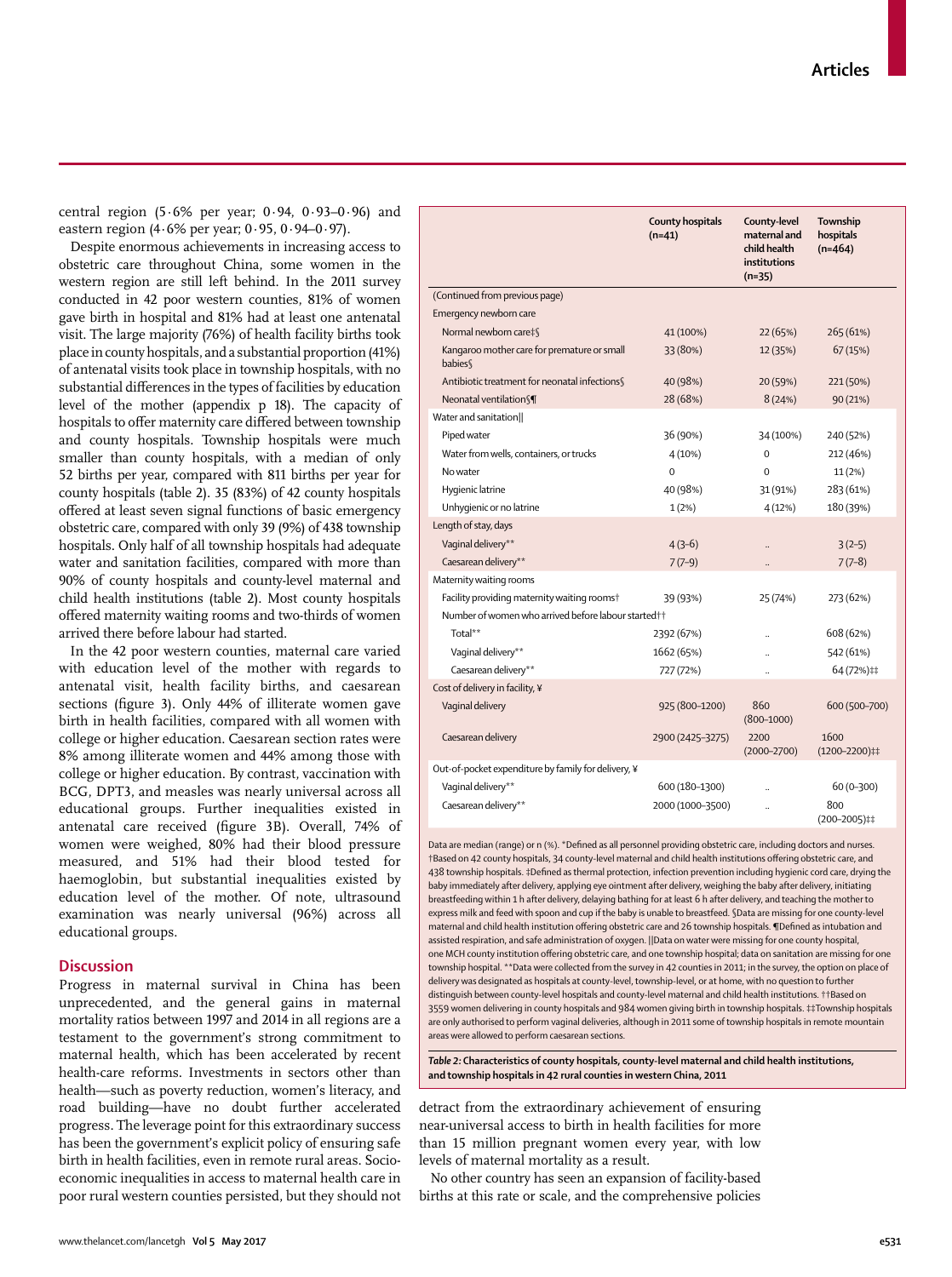and programmes underpinning China's facility-based strategy, particularly in rural areas, are worth spelling out. First, births are increasingly concentrated in large, well staffed, and well equipped county hospitals, whereas smaller township hospitals focus on antenatal care and screening of women at high risk. This concentration of births in high-volume facilities ensures an efficient organisation of obstetric care, including training, supervision, and the maintenance of skills. Second, the huge investment in human resources has resulted in a density of licensed doctors that is close to the 2·5 per 1000 population threshold that is deemed necessary by UN



*Figure 3:* **Coverage of (A) maternal care and immunisation, and (B) antenatal care in western China, by education of the mother, 2011**

Data from the 42 poor counties in western China, 2011.<sup>19</sup> DPT=three doses of diphtheria, pertussis, and tetanus vaccine.

health agencies to achieve a high coverage of skilled attendants at birth.<sup>59</sup> China does not officially have a midwifery cadre, but the doctors and nurses who routinely attend deliveries are effectively the so-called midwifery workforce.<sup>60,61</sup> Although the level of training is variable and many providers only have a basic medical or nursing degree,<sup>62</sup> the strict system of birth attendant certification ensures that most staff have the minimum skills to ensure safe childbirth. Third, an effective referral system ensures that women developing unexpected complications or those found to be at high risk antenatally can reach the hospital in time and receive a timely response once admitted. Screening for social and medical factors allows women without family support to go to hospital before labour starts—effectively a maternity waiting home strategy.<sup>63</sup> Fourth, financial barriers have been reduced through a system of social health insurance and extra childbirth subsidies in remote parts of the country. Antenatal care has also been recognised as one of the essential public health services that should be free at the point of care. Fifth, the Chinese Government's commitment to rigorous health information systems across the country has ensured that most child and maternal deaths are counted.<sup>64</sup> Such a reporting system not only enables direction and evaluation of ongoing strategies, but also provides a mechanism to hold health-care providers and administrators accountable. Responsibility for maternal health lies with the highest authorities within the province or county, and achieving a specified maternal mortality target is one of the key performance indicators for government officials.

We focused our analysis on western China because its relative poverty, remote geographical location, low literacy, and ethnic diversity pose difficult challenges. Although the western region is not homogeneous in terms of socioeconomic development, variation in maternal mortality and coverage of maternal care is relatively small. By 2014, the maternal mortality ratios between provinces were remarkably similar, except for Tibet, which was still lagging behind. Despite undoubted success, maternal mortality remained higher in the western region than in the eastern and central regions, and socioeconomic inequalities in access to maternal care persisted at the individual level. The reasons why western China remains behind is not entirely clear. Total health expenditure and human resource density differed between the western and eastern provinces, but these factors did not explain the excess mortality in the western region. Indeed, in our regression model the only factors that partly explained the regional differences were the proportion of ethnic minorities and female illiteracy, although their effect was small. The variation in access to antenatal and delivery care at the individual level by education of the mother in the western provinces was surprisingly large and much greater than previously reported.65,66 Illiterate women are more likely to be poor, to belong to ethnic minorities, and to live in remote villages. Maternal health services might still remain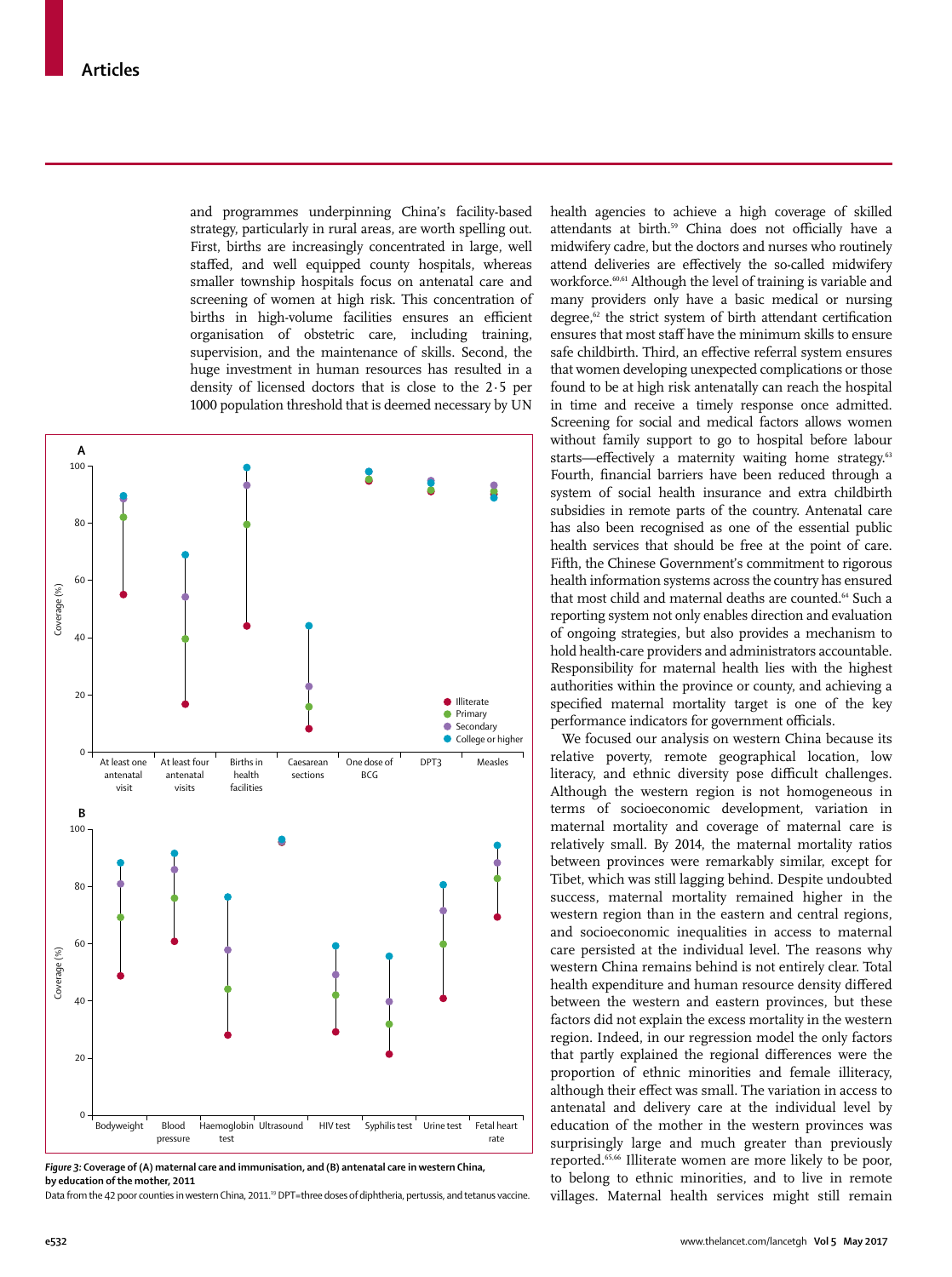beyond the financial reach of poor farmers. $\sigma$  County hospitals might be too far away and too reliant on advanced technology for uneducated women to choose to give birth there. Whether traditional customs add further barriers to facility delivery among ethnic minority populations is uncertain, although results from studies among Tibetan and Yi minority populations suggest that this might be the case.<sup>68-70</sup> The stark contrast between inequalities in access to maternity care and the relative equality in immunisation coverage might provide further insights. Immunisation is offered in township hospitals close to the woman's home, is entirely free of cost, is being actively promoted by village doctors, and is organised at times when women gather together such as on market days.71 Although many township hospitals are poorly equipped for delivery care, strengthening their obstetric capacity might be one way of making delivery care more accessible to women in remote rural areas.

Notwithstanding China's success, the facility-based, doctor-led model of maternal health care comes at a cost. Large county hospitals are replete with the most advanced technology and costly interventions, and many women have highly medicalised pregnancies and births, including unnecessary ultrasound, fetal monitoring, antibiotic use, and caesarean sections.72–76 China has one of the highest caesarean section rates in the world, $\bar{r}$ although the difference in caesarean section rates between the richest and poorest provinces (63% in urban Beijing *vs* 5% in rural Tibet), or between the highest and lowest education level (44% *vs* 8%) in rural western China suggests that extreme excess goes hand in hand with unmet need. The problem of overmedicalisation is not unique to maternal health.<sup>36,78</sup> The Chinese Government is well aware of these problems and has recently taken measures such as monitoring of caesarean sections in hospitals, setting up a midwifery cadre to conduct deliveries, strengthening obstetric training, and offering health education to communities.<sup>79</sup> Whether these measures will have an effect remain to be seen.

Very little is known about the quality of the provision of maternity care in China, and particularly whether the care adheres to international standards. Results from one study<sup>80</sup> of county and township hospitals in seven rural counties in Shanxi province in 2005, showed that the management of complications was not evidence-based, and the quality of emergency obstetric care was poor and needed improvement. However, the study only audited the medical records of 118 women across the seven counties to assess the quality of care received during their complicated deliveries. In 2010, a WHO multicountry survey was done in 21 hospitals that had more than 1000 livebirths per hospital per year and could provide caesarean section (excluding township hospitals) in China, with a sample size of more than 10000 births. Results of this survey showed adequate use of drugs such as surfactant administration for preterm birth, oxytocin for the prevention of post-partum haemorrhage, and magnesium sulphate as anticonvulsant for eclampsia.81 Results from studies in rural Sichuan province (western region)<sup>66</sup> and rural Hebei province (eastern region)<sup>82</sup> showed delayed antenatal care, lack of adherence to antenatal care standards, and long waits for emergency referrals to better equipped hospitals. To our knowledge, our study is the first to report differential standards of antenatal care by education level of the mother. Although less educated women might have difficulties recalling which tests were done, the progressive gradient across educational groups suggests that recall bias is unlikely to fully explain the pattern. Whether providers discriminate against poorer women or whether poorer women are less willing or able to demand services is not known.

Our study has important limitations. First, maternal mortality estimates are known to be prone to bias, and caution is needed in their interpretation.<sup>83</sup> The maternal mortality estimates from the National Maternal and Child Health Routine Reporting System are consistent with those from the National Maternal and Child Mortality Surveillance System, an independent system collecting data on births and maternal and child deaths in a representative sample of counties and districts in China.<sup>84</sup> More recently, however, reported data have diverged: in 2014, the Routine Reporting System reported 13·3 maternal deaths per 100000 livebirths, compared with  $21·7$  per 100 000 in the surveillance system.<sup>15</sup> Underreporting of maternal deaths is therefore likely, and if more deaths have been missed in more remote areas, the difference between the western and eastern regions might well have been greater. Second, the coverage of facility births might have been inflated, particularly since specific targets were introduced in 1995. Large populationbased surveys<sup>5</sup> in 2008 and 2011 have confirmed the nearuniversal coverage of facility births, but aggregate data might hide huge disparities, and further breakdown is necessary to fully understand inequalities across socioeconomic strata. The proportion of births in health facilities (81%) in poor western counties that we report from the 2011 survey was higher than that reported for the poorest rural region in a national survey in 2008 (61%), at a time when the national coverage was  $95\%$ .<sup>85</sup> Third, the linear regression model has to be interpreted with caution. Province-level data are crude, and urban– rural variation could not be assessed because data were not available for key variables. We excluded Tibet for statistical reasons, but the inclusion of Tibet in our model did not alter the findings (data not shown). Collinearity between health systems inputs was substantial, and the choice of one factor (eg, licensed doctor density) over another (eg, hospital bed density) was arbitrary.

China's efforts to improve maternal survival have been extraordinary, and many countries can learn lessons from this remarkable success. Such progress was underpinned by a firm commitment from the government to long-term strategies to ensure access to delivery care in health facilities, particularly on the professionalisation of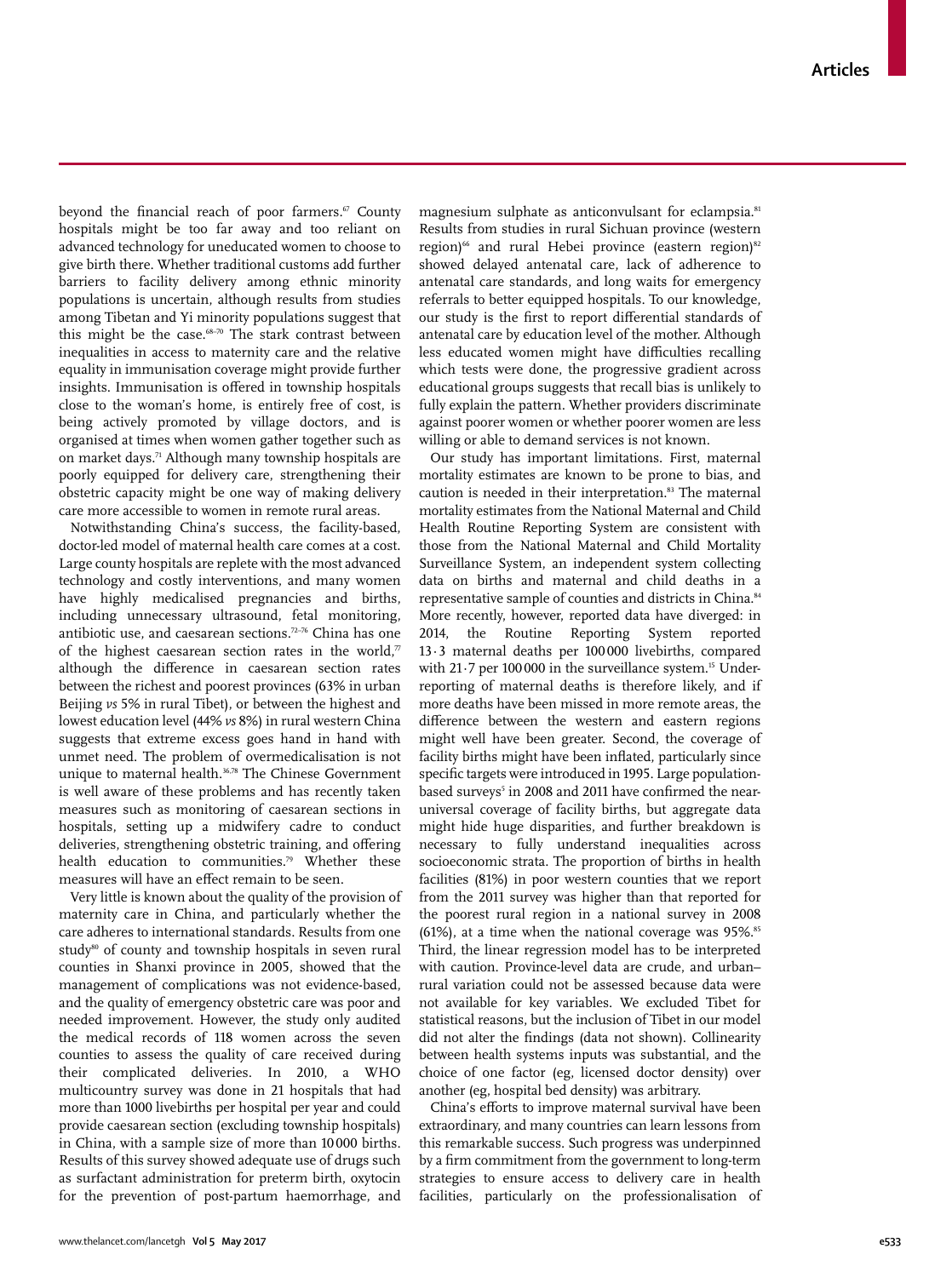maternity care in large hospitals, effective referral systems for women who are medically or socially at high risk, and financial subsidies for antenatal and delivery care. Furthermore, these policies were implemented with enough authority and accountability to make professional delivery care accessible to all women. As China is on track to meet the Sustainable Development Goals, attention now needs to be paid to the unmet need of those not yet able to access care: the poor, less educated, and ethnic minority groups who live in remote areas in western China. Whether China's highly medicalised model of maternity care will be an answer for these populations is uncertain. A strategy modelled after the immunisation programme, whereby care is provided closer to the women's homes, might need to be explored, with township hospitals taking a more prominent role.

#### **Contributors**

CR and YW conceived the study. SG and YW designed and organised the survey in the 42 counties in western China, and HZ analysed the relevant data. YG, HZ, NSS, TP-J, MY, and CR did the literature review. YG, HZ, NSS, HF, and YW extracted the secondary data. YG and CR led the overall data analysis, with HZ, NSS, TP-J, SN, and MY contributing to specific sections. CR wrote the first draft of the report. All authors contributed to critical interpretation of the results and development of the report, and approved the final version.

#### **The China Countdown Country Case Study Group**

Carine Ronsmans, Yan Wang, Min Yang, Robert Scherpbier, Sufang Guo, Yanqiu Gao, Hong Zhou, Neha S Singh, Timothy Powell-Jackson, and Hai Fang.

#### **Declaration of interests**

We declare no competing interests.

## **Acknowledgments**

This work was funded by a grant from the Government of Canada and by a subgrant from the US fund for UNICEF under their Countdown to 2015 for Maternal, Newborn and Child Survival Grant (#OPP1058954) from the Bill & Melinda Gates Foundation. We thank Robert Scherpbier for providing support for the 42-county study in western China.

#### **References**

- Countdown to 2015. A decade of tracking progress for maternal, newborn and child survival: the 2015 report. http://countdown2030. org/documents/2015Report/Countdown\_to\_2015\_final\_report.pdf Geneva: United Nations International Children's Emergency Fund and World Health Organization, 2015 (accessed Feb 16, 2016).
- 2 Ministry of Foreign Affairs (People's Republic of China), UN System in China. Report on China's implementation of the Millennium Development Goals (2000–2015). Beijing: United Nations Development Programme, 2015. http://www.cn.undp.org/ content/dam/china/docs/Publications/UNDP-CH-SSC-MDG2015\_ English.pdf (accessed March 24, 2016).
- 3 UNICEF. International Forum on Countdown to 2015 progress in maternal and child survival in China. Beijing: United Nations International Children's Emergency Fund, 2015. http://www.unicef. cn/en/index.php?m=content&c=index&a=show&catid=53&id=4547 (accessed March 23, 2016).
- 4 Health service delivery profile, China, 2012. Geneva: World Health Organization, 2012. http://www.wpro.who.int/health\_services/ service\_delivery\_profile\_china.pdf (accessed Jan 16, 2017).
- 5 Meng Q, Xu L, Zhang Y, et al. Trends in access to health services and financial protection in China between 2003 and 2011: a cross-sectional study. *Lancet* 2012; **379:** 805–14.
- 6 Feng XL, Yang Q, Xu L, Wang Y, Guo Y. China's process and challenges in achieving the United Nations Millennium. *Beijing Da Xue Xue Bao* 2011; **43:** 391–96.
- 7 Feng XL, Guo S, Hipgrave D, et al. China's facility-based birth strategy and neonatal mortality: a population-based epidemiological study. *Lancet* 2011; **378:** 1493–500.
- 8 Wang Y, Li X, Zhou M, et al. Under-5 mortality in 2851 Chinese counties, 1996–2012: a subnational assessment of achieving MDG 4 goals in China. *Lancet* 2016; **387:** 273–83.
- Bryce J, Requejo JH, Moulton LH, Ram M, Black RE. A common evaluation framework for the African Health Initiative. *BMC Health Serv Res* 2013; **13** (suppl 2)**:** S10.
- 10 Kanyuka M, Ndawala J, Mleme T, et al. Malawi and Millennium Development Goal 4: a Countdown to 2015 country case study. *Lancet Glob Health* 2016; **4:** e201–14.
- 11 Afnan-Holmes H, Magoma M, John T, et al. Tanzania's countdown to 2015: an analysis of two decades of progress and gaps for reproductive, maternal, newborn, and child health, to inform priorities for post-2015. *Lancet Glob Health* 2015; **3:** e396–409.
- 12 Tang XJ, Jin X, Nie Y, et al. Retrospect and prospect for information of China maternal and child health. *Chin J Woman Child Health Res* 2008; **19:** 282–84 (in Chinese).
- 13 Population Census Office under the State Council, Department of Population and Employment Statistics of National Bureau of Statistics. Tabulation on the 2010 population census of the People's Republic of China. Beijing: China Statistics Press, 2012. http://www.stats.gov.cn/tjsj/pcsj/rkpc/6rp/indexce.htm (accessed June 5, 2016; in Chinese).
- 14 National Bureau of Statistics of China. China statistical yearbook 2015. Beijing: National Bureau of Statistics of China, 2016.
- Maternal and Child Health Department National Health and Family Planning Commission of China. National maternal and child health report 2014. Beijing: National Health and Family Planning Commission of China, 2015 (in Chinese).
- 16 WHO. Health statistics and information systems: maternal mortality ratio (per 100000 live births). http://www.who.int/healthinfo/ statistics/indmaternalmortality/en (accessed April 5, 2016).
- 17 China National Health Development Research Center. China National Health Accounts report 2014. Beijing: China National Health Development Research Center, 2014.
- 18 National Health and Family Planning Commission of PRC. Health statistical yearbook of China 2015. Beijing: Peking Union Medical College Press, 2016.
- 19 UNICEF. The report of baseline survey for China MOH&UNICEF 2011–2015 integrated maternal and child health project. Beijing: United Nations International Children's Emergency Fund, 2011.
- 20 WHO. Monitoring emergency obstetric care: a handbook. Geneva: World Health Organization, 2009.
- Countdown to 2015. Health systems and policies guidance notes 2014. http://www.countdown2015mnch.org/documents/HSPNotes\_ CountryCD\_Feb13.pdf (accessed March 17, 2016).
- 22 The National People's Congress of the PRC. The 13th Five-Year Plan for economic and social development of the People's Republic of China (the 13th Five-Year Plan). Beijing: The National People's Congress of the PRC, 2016.
- The State Council of the People's Republic of China. Law of the People's Republic of China on maternal and infant health care. Beijing: The State Council of the People's Republic of China, 1994.
- The State Council of the People's Republic of China. National plan of action for women (1995–2000). Beijing: The State Council of the People's Republic of China, 1995.
- 25 The State Council of the People's Republic of China. National plan of action for women (2001–2010). Beijing: The State Council of the People's Republic of China, 2001.
- The State Council of the People's Republic of China. National plan of action for women (2011–2020). Beijing: The State Council of the People's Republic of China, 2011.
- 27 National Working Committee on Children and Women, Ministry of Health. Announcement maternal mortality reduction and neonatal tetanus elimination program. Beijing: National Working Committee on Children and Women, Ministry of Health, 1999.
- Feng XL, Shi G, Wang Y, et al. An impact evaluation of the Safe Motherhood Program in China. *Health Econ* 2010; **19** (suppl)**:** 69–94.
- 29 Ministry of Health, Ministry of Finance. Further strengthening the hospital delivery for rural women. Beijing: National Health and Family Planning Commission of PRC, 2009 http://www.nhfpc.gov. cn/mohbgt/s9507/200902/38943.shtml (accessed May 13, 2016; in Chinese).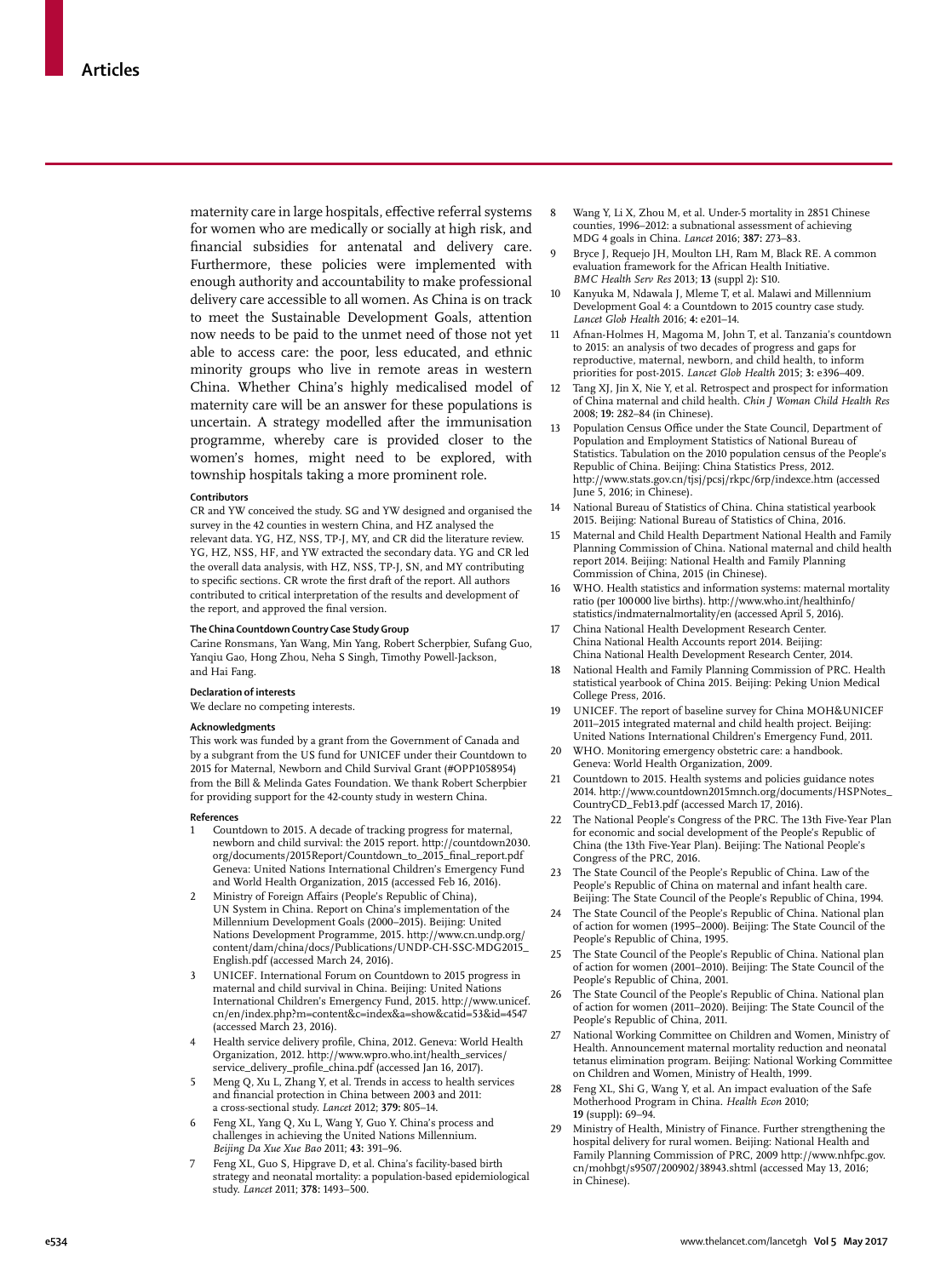- 30 Xu ZY. The role of MCH information in the process of achieving MDG. International Forum on Countdown to 2015 Progress in maternal and child survival in China; Beijing; Oct 26, 2015. http://www.unicef.cn/en/uploadfile/2015/1119/20151119051419107. pdf (accessed March 23, 2016).
- 31 Ministry of Health. The call of the life—management experiences of the Safe Motherhood Program. Beijing: Ministry of Health, 2002.
- 32 National Health and Family Planning Commission of PRC. National Essential Public Health Services Standards (2009). Beijing: National Health and Family Planning Commission of PRC, 2009. http://www. moh.gov.cn/jws/s3581r/200910/fe1cdd87dcfa4622abca696c712d77e8. shtml (accessed March 17, 2016; in Chinese).
- 33 Powell-Jackson T, Basu S, Balabanova D, McKee M, Stuckler D. Democracy and growth in divided societies: a health-inequality trap? *Soc Sci Med* 2011; **73:** 33–41.
- 34 WHO. WHO national health accounts database. Geneva: World Health Organization, 2015. http://www.who.int/ gho/publications/world\_health\_statistics/EN\_WHS2015\_TOC. pdf?ua=1 (accessed March 23, 2016).
- 35 Pan J, Liu GG. The determinants of Chinese provincial government health expenditures: evidence from 2002–2006 data. *Health Econ* 2012; **21:** 757–77.
- 36 Yip W, Hsiao W. Harnessing the privatisation of China's fragmented health-care delivery. *Lancet* 2014; **384:** 805–18.
- 37 Blumenthal D, Hsiao W. Privatization and its discontents—the evolving Chinese health care system. *N Engl J Med* 2005; **353:** 1165–70.
- 38 Wagstaff A, Lindelow M, Jun G, Ling X, Juncheng Q. Extending health insurance to the rural population: an impact evaluation of China's new cooperative medical scheme. *J Health Econ* 2009; **28:** 1–19.
- 39 Babiarz KS, Miller G, Yi H, Zhang L, Rozelle S. New evidence on the impact of China's New Rural Cooperative Medical Scheme and its implications for rural primary healthcare: multivariate difference-in-difference analysis. *BMJ* 2010; **341:** c5617.
- 40 Wen JB. 2012 report on the work of the government. Beijing: the Central People's Government of PRC, 2012. http://www.gov.cn/test/2012-03/15/ content\_2067314.htm (accessed June 2, 2016; in Chinese).
- Long Q, Zhang T, Hemminki E, et al. Utilisation, contents and costs of prenatal care under a rural health insurance (New Co-operative Medical System) in rural China: lessons from implementation. *BMC Health Serv Res* 2010; **10:** 301.
- 42 Ji SJ, Chen L. Educating the health workforce in China: a commentary. *Lancet* 2015; **386** (suppl 1)**:** S14.
- 43 Ministry of Personnel of People's Republic of China. Interim measures of state unassigning jobs for college graduates. Beijing: Ministry of Personnel of People's Republic of China, 1996.
- Hou J, Michaud C, Li Z, et al. Transformation of the education of health professionals in China: progress and challenges. *Lancet* 2014; **384:** 819–27.
- 45 Ministry of Health of PRC. National plans of action on medical human resources (2001–2015). Beijing: Ministry of Health of PRC, 2002. http://www.pkulaw.cn/fulltext\_form.aspx?gid=63215 (accessed March 23, 2016; in Chinese).
- 46 Wang L, Liu J, Chin DP. Progress in tuberculosis control and the evolving public-health system in China. *Lancet* 2007; **369:** 691–96.
- 47 Chen Z. Launch of the health-care reform plan in China. *Lancet* 2009; **373:** 1322–24.
- 48 Yip WC, Hsiao WC, Chen W, Hu S, Ma J, Maynard A. Early appraisal of China's huge and complex health-care reforms. *Lancet* 2012; **379:** 833–42.
- The State Council of the People's Republic of China. Measures for the implementation of maternal and infant health care law. Beijing: The State Council of the People's Republic of China, 2001.
- 50 Ren Z, Song P, Theodoratou E, Guo S, An L. China's human resources for maternal and child health: a national sampling survey. *BMC Health Serv Res* 2015; **15:** 561.
- 51 An L. China's human resources for maternal and child health: a national sampling survey. Dissemination meeting of Countdown to 2015 China case study: maternal mortality reduction in China: a contribution to the world international. Beijing, March 24, 2016.
- 52 Paxton A, Bailey P, Lobis S, Fry D. Global patterns in availability of emergency obstetric care. *Int J Gynaecol Obstet* 2006; **93:** 300–07.
- 53 Islam MT, Haque YA, Waxman R, Bhuiyan AB. Implementation of emergency obstetric care training in Bangladesh: lessons learned. *Reprod Health Matters* 2006; **14:** 61–72.
- Hossain J, Ross SR. The effect of addressing demand for as well as supply of emergency obstetric care in Dinajpur, Bangladesh. *Int J Gynaecol Obstet* 2006; **92:** 320–28.
- 55 Campbell OMR, Calvert C, Testa A, et al. The scale, scope, coverage, and capability of childbirth care. *Lancet* 2016; **388:** 2193–208.
- 56 Lumbiganon P, Laopaiboon M, Gulmezoglu AM, et al. Method of delivery and pregnancy outcomes in Asia: the WHO global survey on maternal and perinatal health 2007–08. *Lancet* 2010; **375:** 490–99.
- 57 Hellerstein S, Feldman S, Duan T. China's 50% caesarean delivery rate: is it too high? *BJOG* 2015; **122:** 160–64.
- Department of Maternal and Child Health, NHFPC of the PRC, WHO Representative Office in China, UNICEF China. The Millennium Development Goals in China atlas of priority maternal and child health indicators (2015). Beijing: Department of Maternal and Child Health, NHFPC of the PRC, WHO Representative Office in China, UNICEF China, 2015.
- Technical working group for H4+ High Burden Countries Initiative. National assessments—midwifery workforce. Operational guidance and assessment framework, 2014. Barcelona: ICS Integrare, 2014. http://integrare.es/wp-content/uploads/2012/09/HBCI-OG-REVISED-19Apr12\_EN.pdf (accessed Jan 16, 2017).
- Harris A, Belton S, Barclay L, Fenwick J. Midwives in China: 'jie sheng po' to 'zhu chan shi'. *Midwifery* 2009; **25:** 203–12.
- 61 Cheung NF. Chinese midwifery: the history and modernity. *Midwifery* 2009; **25:** 228–41.
- Zhu J, Li W, Chen L. Doctors in China: improving quality through modernisation of residency education. *Lancet* 2016; **388:** 1922–29.
- 63 WHO. Maternity waiting homes: a review of experiences. WHO/ RHT/MSM/96.21. Geneva: World Health Organization, 1996.
- 64 The National People's Congress of the PRC. The 13th Five-Year Plan for national health services (2015–2020). Beijing: The National People's Congress of the PRC, 2016.
- 65 Li C, Zeng L, Dibley MJ, Wang D, Pei L, Yan H. Evaluation of socio-economic inequalities in the use of maternal health services in rural western China. *Public Health* 2015; **129:** 1251–57.
- Harris A, Zhou Y, Liao H, Barclay L, Zeng W, Gao Y. Challenges to maternal health care utilization among ethnic minority women in a resource-poor region of Sichuan province, China. *Health Policy Plan* 2010; **25:** 311–18.
- 67 Yuan B, Qian X, Thomsen S. Disadvantaged populations in maternal health in China who and why? *Glob Health Action* 2013; **6:** 19542.
- Liu X, Gao W, Yan H. Measuring and decomposing the inequality of maternal health services utilization in western rural China. *BMC Health Serv Res* 2014; **14:** 102.
- 69 Liu C, Zhang L, Shi Y, Zhou H, Medina A, Rozelle S. Maternal health services in China's western rural areas: uptake and correlates. *China Agr Econ Rev* 2016; **8:** 250–76.
- 70 Du Q, Nass O, Bergsjo P, Kumar BN. Determinants for high maternal mortality in multiethnic populations in western China. *Health Care Women Int* 2009; **30:** 957–70.
- National Health and Family Planning Commission of the People's Republic of China. Notice on strengthening the management of vaccination work. Beijing: National Health and Family Planning Commission of the People's Republic of China, 2016. http://www. nhfpc.gov.cn/jkj/s3581/201606/96134d9bff7b4785b35c6bc035a db656.shtml (accessed July 10, 2016; in Chinese).
- 72 Huang K, Tao F, Raven J, Liu L, Wu X, Tang S. Utilization of antenatal ultrasound scan and implications for caesarean section: a cross-sectional study in rural eastern China. *BMC Health Serv Res* 2012; **12:** 93.
- 73 Bogg L, Huang K, Long Q, Shen Y, Hemminki E. Dramatic increase of cesarean deliveries in the midst of health reforms in rural China. *Soc Sci Med* 2010; **70:** 1544–49.
- 74 Feng XL, Xu L, Guo Y, Ronsmans C. Factors influencing rising caesarean section rates in China between 1988 and 2008. *Bull World Health Organ* 2012; **90:** 30–39, 39A.
- Liu Y, Zhong H, Li JL, Zhang YM , Liu Y. Rational usage of antibiotics prophylaxis in department of obstetrics and gynecology during perioperative period. *Chin J Nosocomiol* 2009; **19:** 1709–10 (in Chinese).